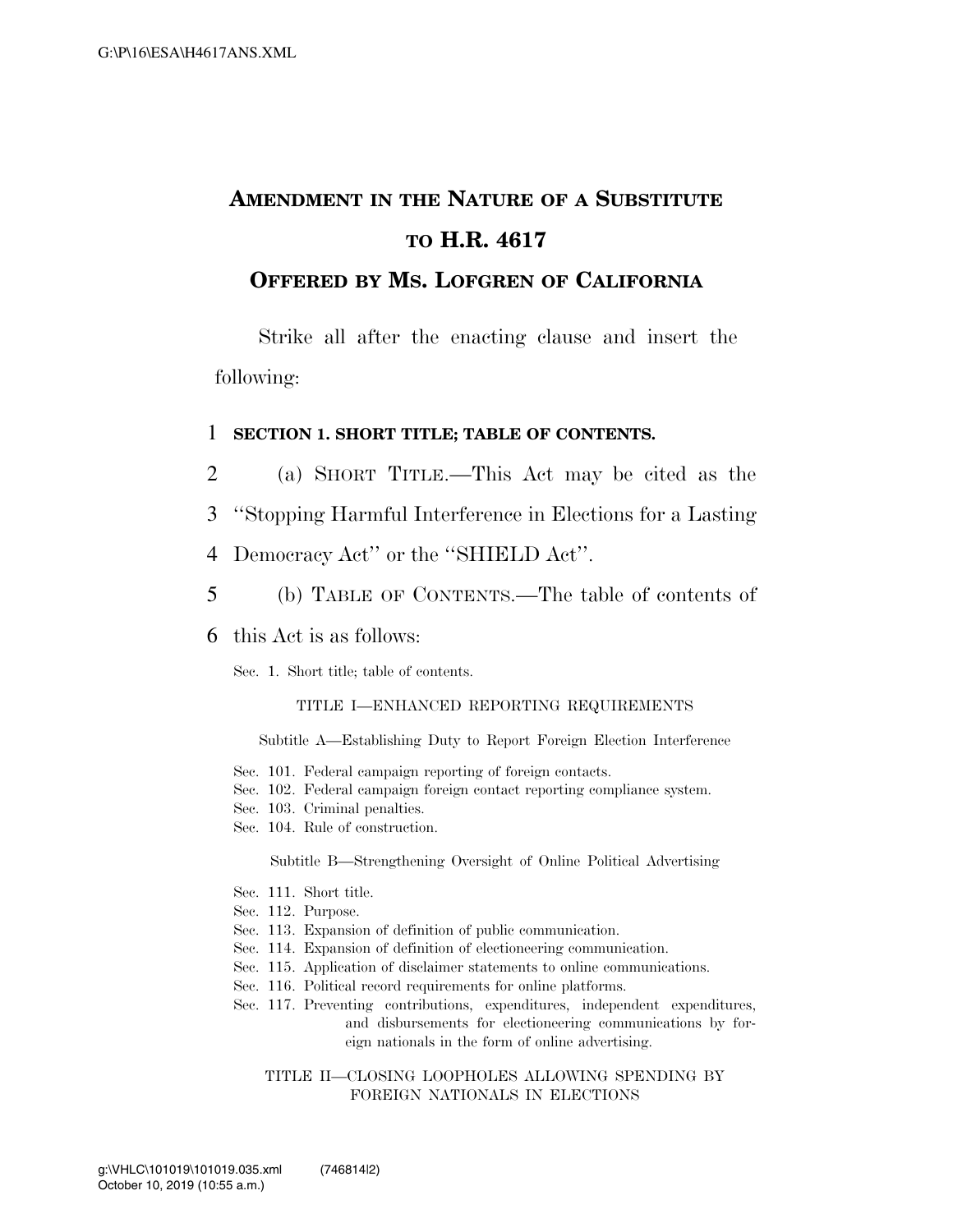- Sec. 201. Clarification of prohibition on participation by foreign nationals in election-related activities.
- Sec. 202. Clarification of application of foreign money ban to certain disbursements and activities.
- Sec. 203. Audit and report on illicit foreign money in Federal elections.
- Sec. 204. Prohibition on contributions and donations by foreign nationals in connections with ballot initiatives and referenda.
- Sec. 205. Expansion of limitations on foreign nationals participating in political advertising.

#### TITLE III—DETERRING FOREIGN INTERFERENCE IN ELECTIONS

Subtitle A—Deterrence Under Federal Election Campaign Act of 1971

Sec. 301. Restrictions on exchange of campaign information between candidates and foreign powers.

Sec. 302. Clarification of standard for determining existence of coordination between campaigns and outside interests.

Subtitle B—[Reserved]

#### TITLE IV—MISCELLANEOUS PROVISIONS

Sec. 401. Effective dates of provisions. Sec. 402. Severability.

| 1              | <b>TITLE I-ENHANCED</b>                           |
|----------------|---------------------------------------------------|
| $\overline{2}$ | <b>REPORTING REQUIREMENTS</b>                     |
|                | 3 Subtitle A—Establishing Duty to                 |
| $\overline{4}$ | Report Foreign Election Inter-                    |
| 5              | ference                                           |
| 6              | SEC. 101. FEDERAL CAMPAIGN REPORTING OF FOREIGN   |
| 7              | <b>CONTACTS.</b>                                  |
| 8              | (a) INITIAL NOTICE.—                              |
| 9              | (1) IN GENERAL.—Section 304 of the Federal        |
| 10             | Election Campaign Act of 1971 (52 U.S.C. 30104)   |
| 11             | is amended by adding at the end the following new |
| 12             | subsection:                                       |
| 13             | "(j) DISCLOSURE OF REPORTABLE FOREIGN CON-        |
| 14             | TACTS.-                                           |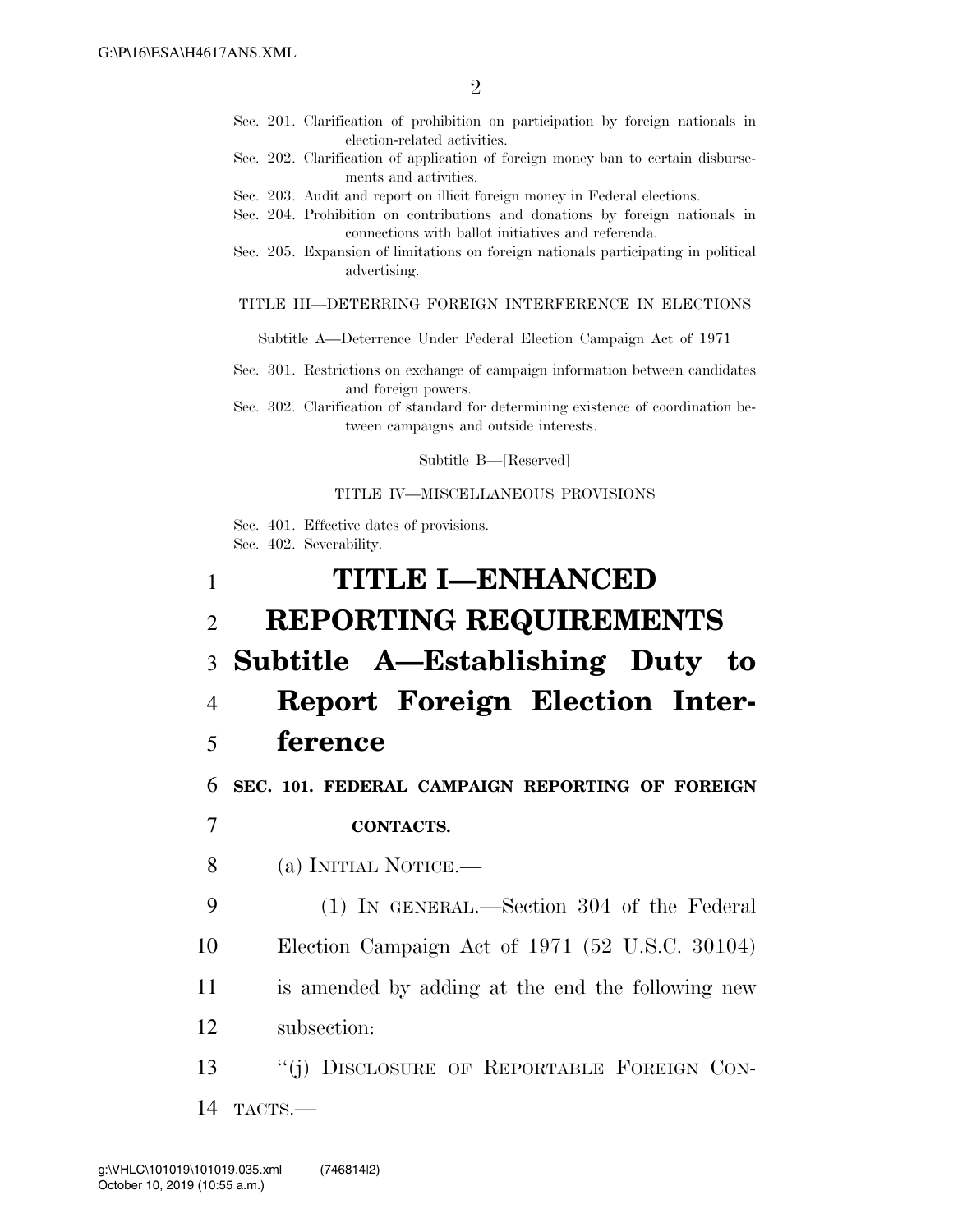| $\mathbf{1}$   | $``(1)$ COMMITTEE OBLIGATION TO NOTIFY.               |
|----------------|-------------------------------------------------------|
| $\overline{2}$ | Not later than 1 week after a reportable foreign con- |
| 3              | tact, each political committee shall notify the Fed-  |
| $\overline{4}$ | eral Bureau of Investigation and the Commission of    |
| 5              | the reportable foreign contact and provide a sum-     |
| 6              | mary of the circumstances with respect to such re-    |
| 7              | portable foreign contact.                             |
| 8              | "(2) INDIVIDUAL OBLIGATION TO NOTIFY.-                |
| 9              | Not later than 3 days after a reportable foreign con- |
| 10             | $\text{tact}$ —                                       |
| 11             | $\lq\lq$ each candidate shall notify the treas-       |
| 12             | urer or other designated official of the principal    |
| 13             | campaign committee of such candidate of the           |
| 14             | reportable foreign contact and provide a sum-         |
| 15             | mary of the circumstances with respect to such        |
| 16             | reportable foreign contact; and                       |
| 17             | "(B) each official, employee, or agent of a           |
| 18             | political committee shall notify the treasurer or     |
| 19             | other designated official of the committee of the     |
| 20             | reportable foreign contact and provide a sum-         |
| 21             | mary of the circumstances with respect to such        |
| 22             | reportable foreign contact.                           |
| 23             | "(3) REPORTABLE FOREIGN CONTACT.—In this              |
|                |                                                       |

subsection: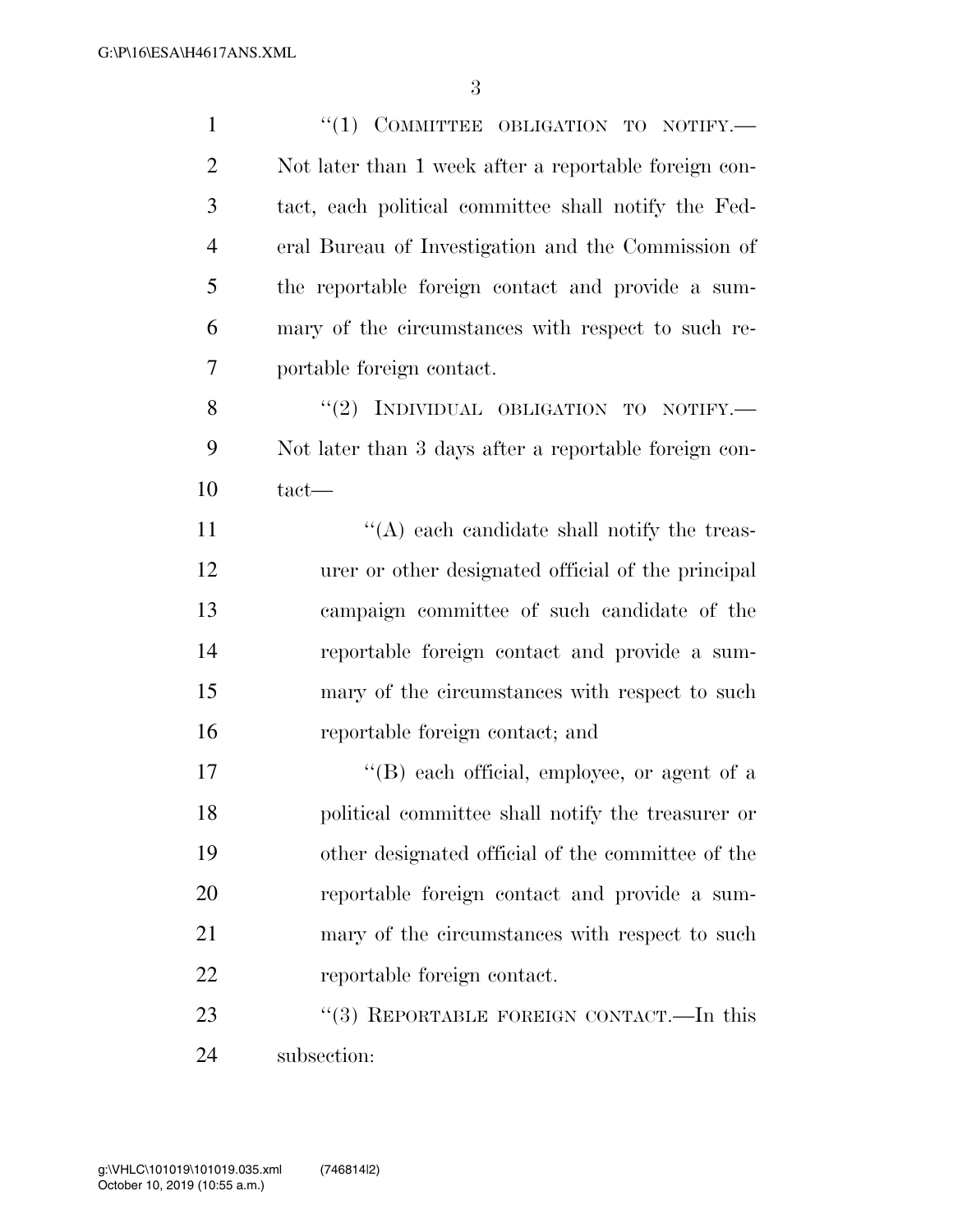| $\mathbf{1}$   | "(A) IN GENERAL.—The term 'reportable         |
|----------------|-----------------------------------------------|
| $\overline{2}$ | foreign contact' means any direct or indirect |
| 3              | contact or communication that—                |
| $\overline{4}$ | $``(i)$ is between—                           |
| 5              | $\lq (I)$ a candidate, a political com-       |
| 6              | mittee, or any official, employee, or         |
| $\tau$         | agent of such committee; and                  |
| 8              | "(II) an individual that the per-             |
| 9              | son described in subclause (I) knows,         |
| 10             | has reason to know, or reasonably be-         |
| 11             | lieves is a covered foreign national;         |
| 12             | and                                           |
| 13             | "(ii) the person described in clause          |
| 14             | $(i)(I)$ knows, has reason to know, or rea-   |
| 15             | sonably believes involves-                    |
| 16             | $\lq\lq$ an offer or other proposal           |
| 17             | for a contribution, donation, expendi-        |
| 18             | ture, disbursement, or solicitation de-       |
| 19             | scribed in section 319; or                    |
| 20             | "(II) coordination or collabora-              |
| 21             | tion with, an offer or provision of in-       |
| 22             | formation or services to or from, or          |
| 23             | persistent and repeated contact with,         |
| 24             | a covered foreign national in connec-         |
| 25             | tion with an election.                        |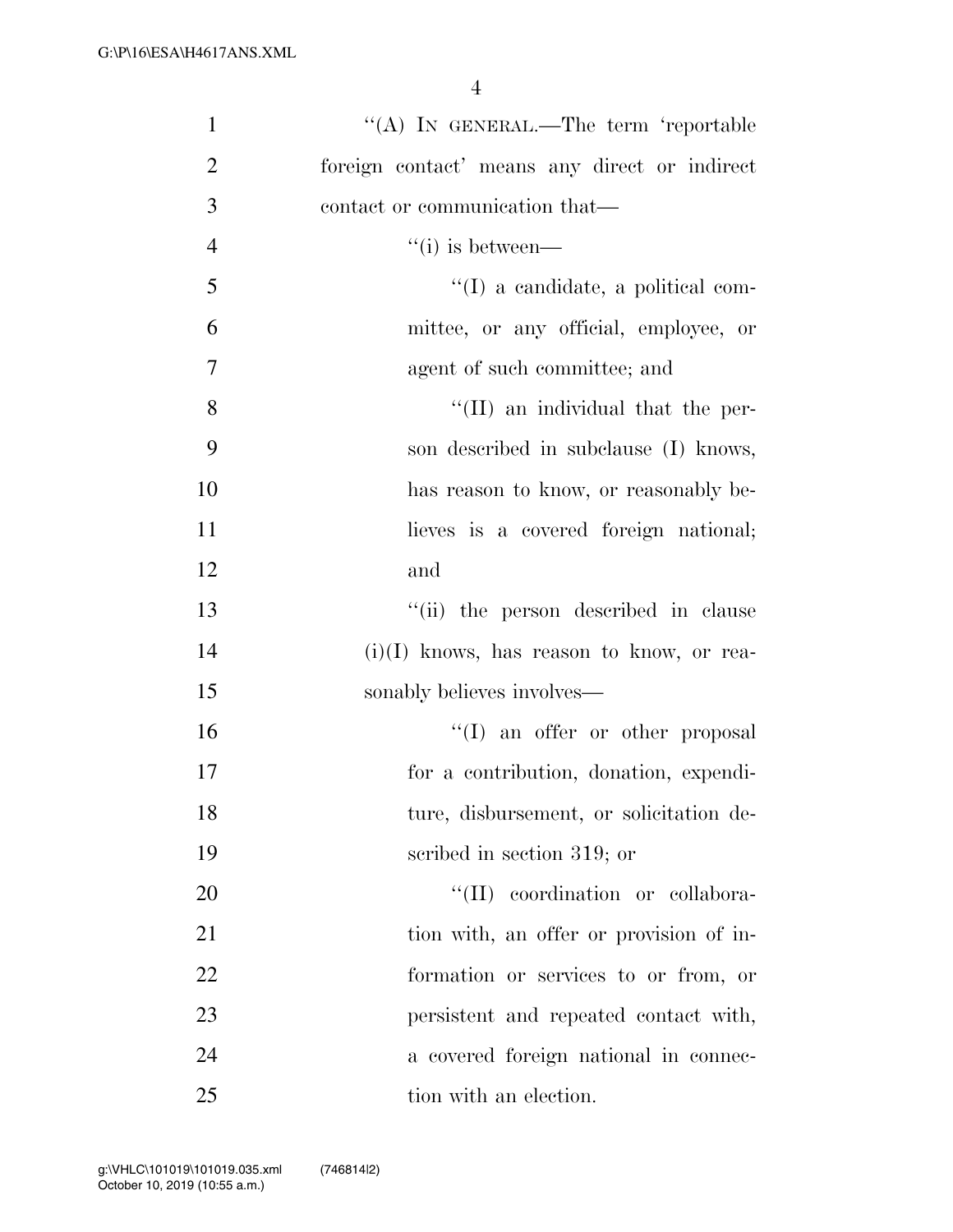| $\mathbf{1}$   | "(B) EXCEPTION.—The term 'reportable               |
|----------------|----------------------------------------------------|
| $\overline{2}$ | foreign contact' shall not include any contact or  |
| 3              | communication with a covered foreign national      |
| $\overline{4}$ | by an elected official or an employee of an elect- |
| 5              | ed official solely in an official capacity as such |
| 6              | an official or employee. For purposes of the       |
| $\overline{7}$ | previous sentence, a contact or communication      |
| 8              | by an elected official or an employee of an elect- |
| 9              | ed official shall not be considered to be made     |
| 10             | solely in an official capacity if the contact or   |
| 11             | communication involves a contribution, dona-       |
| 12             | tion, expenditure, disbursement, or solicitation   |
| 13             | described in section 319.                          |
| 14             | COVERED FOREIGN NATIONAL DE-<br>$\lq\lq C$         |
| 15             | FINED.                                             |
| 16             | "(i) IN GENERAL.—In this paragraph,                |
| 17             | term 'covered foreign national'<br>the             |
| 18             | means-                                             |
| 19             | "(I) a foreign principal (as de-                   |
| 20             | fined in section $1(b)$ of the Foreign             |
| 21             | Agents Registration Act of 1938 (22)               |
| 22             | U.S.C. $611(b)$ that is a government               |
| 23             | of a foreign country or a foreign polit-           |
| 24             | ical party;                                        |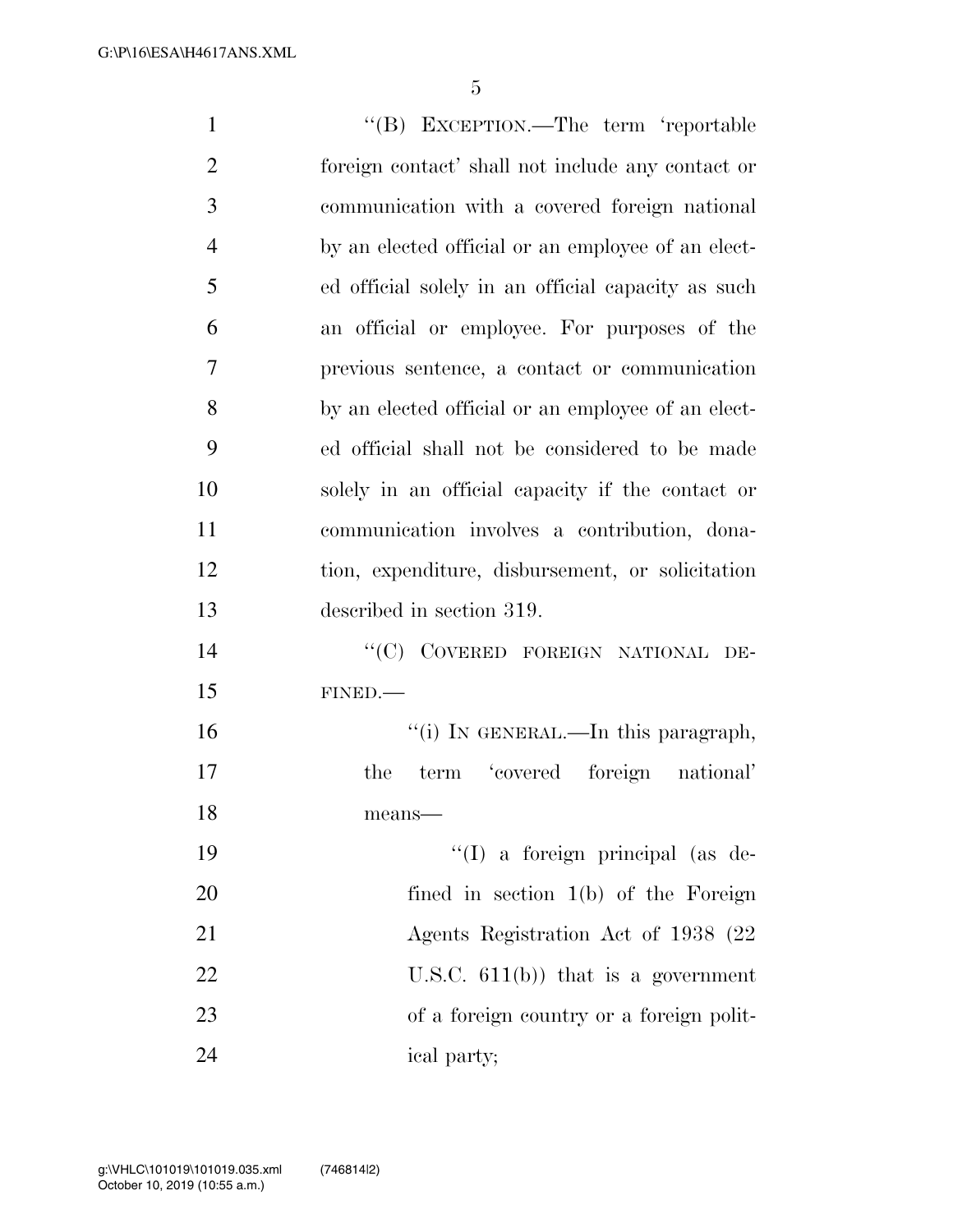| $\mathbf{1}$   | "(II) any person who acts as an             |
|----------------|---------------------------------------------|
| $\overline{2}$ | agent, representative, employee,<br>- or    |
| 3              | servant, or any person who acts in          |
| $\overline{4}$ | any other capacity at the order, re-        |
| 5              | quest, or under the direction or con-       |
| 6              | trol, of a foreign principal described in   |
| 7              | subclause (I) or of a person any of         |
| 8              | whose activities are directly or indi-      |
| 9              | rectly supervised, directed, controlled,    |
| 10             | financed, or subsidized in whole or in      |
| 11             | major part by a foreign principal de-       |
| 12             | scribed in subclause $(I)$ ; or             |
| 13             | "(III) any person included in the           |
| 14             | list of specially designated nationals      |
| 15             | and blocked persons maintained by           |
| 16             | the Office of Foreign Assets Control        |
| 17             | of the Department of the Treasury           |
| 18             | pursuant to authorities relating to the     |
| 19             | imposition of sanctions relating to the     |
| 20             | conduct of a foreign principal de-          |
| 21             | scribed in subclause $(I)$ .                |
| 22             | "(ii) CLARIFICATION REGARDING AP-           |
| 23             | PLICATION TO CITIZENS OF THE UNITED         |
| 24             | STATES.—In the case of a citizen of the     |
| 25             | United States, subclause (II) of clause (i) |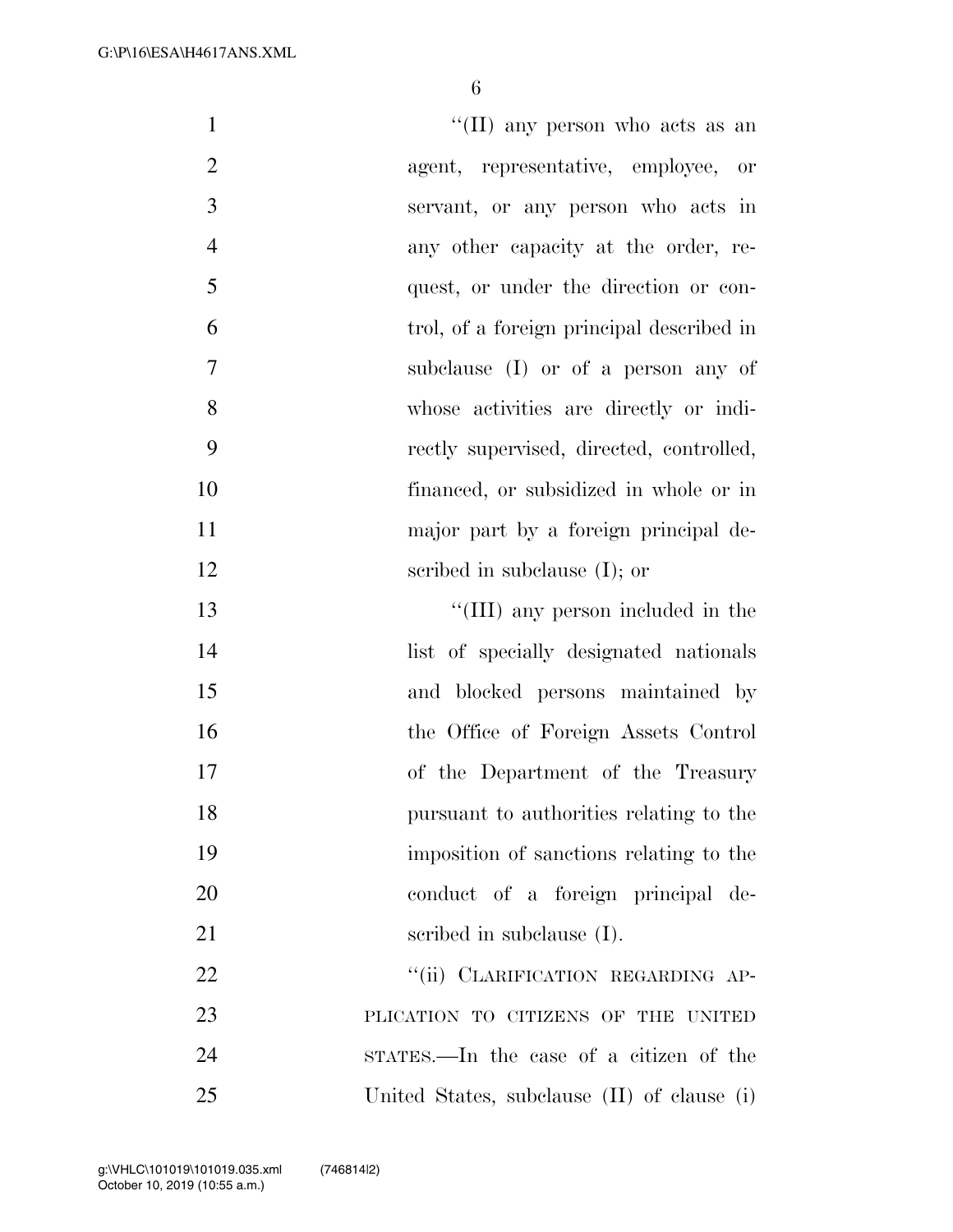| $\mathbf{1}$   | applies only to the extent that the person           |
|----------------|------------------------------------------------------|
| $\overline{2}$ | involved acts within the scope of that per-          |
| 3              | son's status as the agent of a foreign prin-         |
| $\overline{4}$ | eipal described in subclause (I) of clause           |
| 5              | $(i)$ .".                                            |
| 6              | (2) EFFECTIVE DATE.—The amendment made               |
| 7              | by paragraph (1) shall apply with respect to report- |
| 8              | able foreign contacts which occur on or after the    |
| 9              | date of the enactment of this Act.                   |
| 10             | (b) INFORMATION INCLUDED ON REPORT.—                 |
| 11             | $(1)$ IN GENERAL.—Section 304(b) of such Act         |
| 12             | $(52 \text{ U.S.C. } 30104(b))$ is amended—          |
| 13             | $(A)$ by striking "and" at the end of para-          |
| 14             | graph(7);                                            |
| 15             | (B) by striking the period at the end of             |
| 16             | paragraph $(8)$ and inserting "; and"; and           |
| 17             | (C) by adding at the end the following new           |
| 18             | paragraph:                                           |
| 19             | "(9) for any reportable foreign contact (as de-      |
| 20             | fined in subsection $(j)(3)$ —                       |
| 21             | $\lq\lq$ the date, time, and location of the         |
| 22             | contact;                                             |
| 23             | "(B) the date and time of when a des-                |
| 24             | ignated official of the committee was notified of    |
| 25             | the contact;                                         |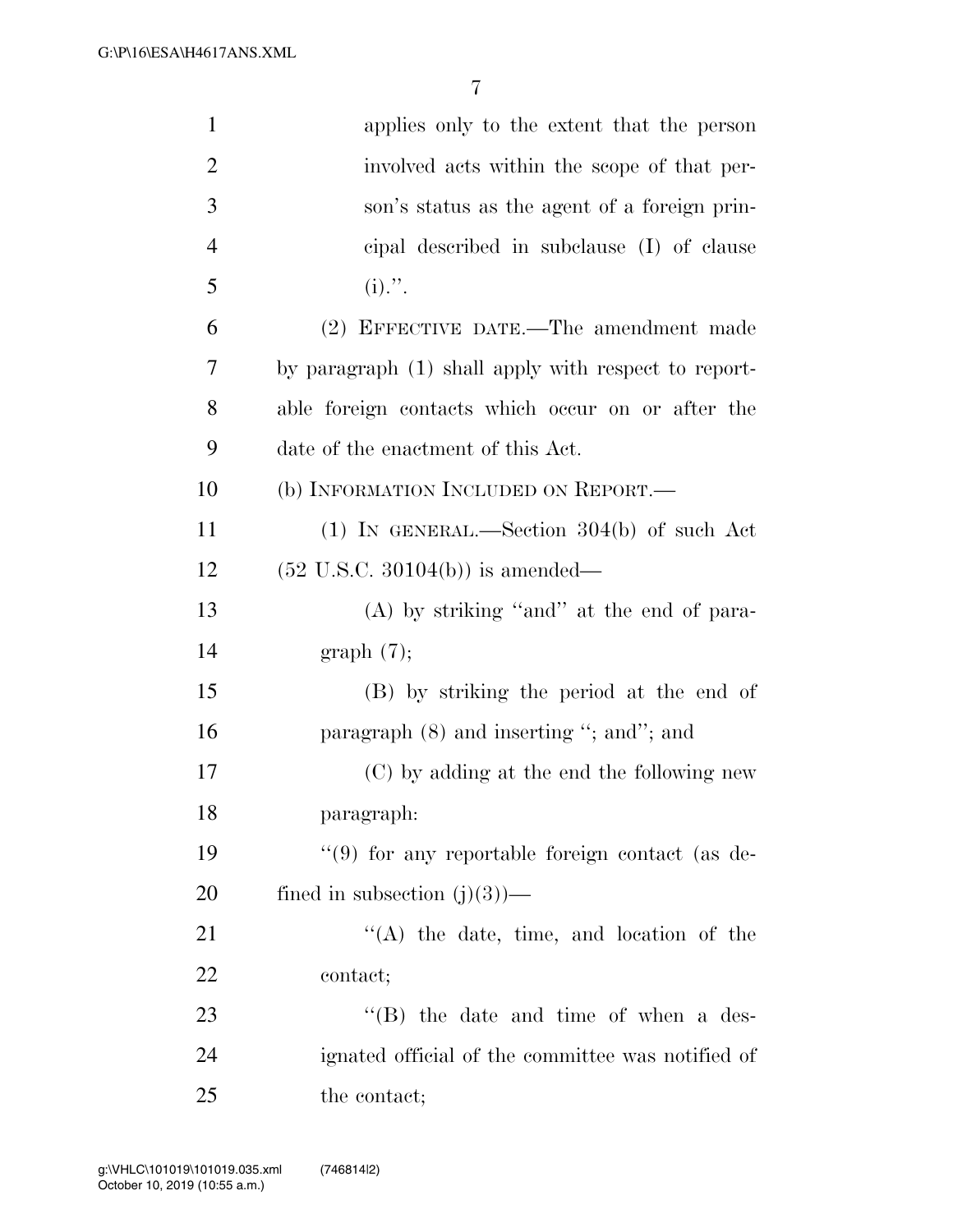1  $\langle (C) \rangle$  the identity of individuals involved; and ''(D) a description of the contact, including

 the nature of any contribution, donation, ex- penditure, disbursement, or solicitation involved and the nature of any activity described in sub-7 section  $(i)(3)(A)(ii)(II)$  involved.".

 (2) EFFECTIVE DATE.—The amendment made by paragraph (1) shall apply with respect to reports filed on or after the expiration of the 60-day period which begins on the date of the enactment of this Act.

### **SEC. 102. FEDERAL CAMPAIGN FOREIGN CONTACT RE-PORTING COMPLIANCE SYSTEM.**

 (a) IN GENERAL.—Section 302 of the Federal Elec- tion Campaign Act of 1971 (52 U.S.C. 30102) is amended by adding at the end the following new subsection:

 ''(j) REPORTABLE FOREIGN CONTACTS COMPLIANCE POLICY.—

20 "(1) REPORTING.—Each political committee shall establish a policy that requires all officials, em- ployees, and agents of such committee to notify the treasurer or other appropriate designated official of the committee of any reportable foreign contact (as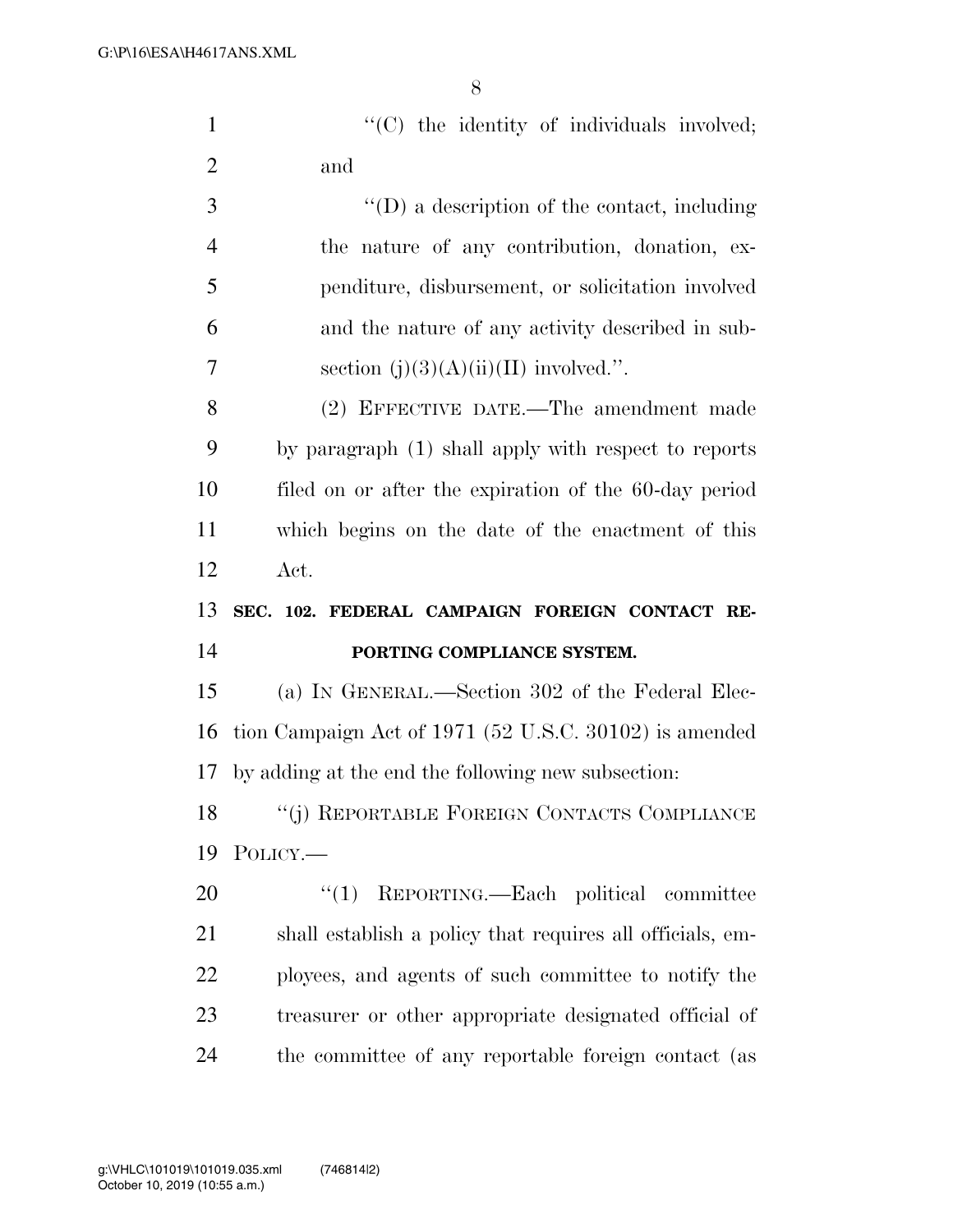| $\mathbf{1}$   | defined in section $304(j)$ not later than 3 days after |
|----------------|---------------------------------------------------------|
| $\overline{c}$ | such contact was made.                                  |
| 3              | (2)<br>RETENTION AND PRESERVATION<br>OF                 |
| $\overline{4}$ | RECORDS.—Each political committee shall establish       |
| 5              | a policy that provides for the retention and preserva-  |
| 6              | tion of records and information related to reportable   |
| $\tau$         | foreign contacts (as so defined) for a period of not    |
| 8              | less than 3 years.                                      |
| 9              | $``(3)$ CERTIFICATION.—                                 |
| 10             | "(A) IN GENERAL.—Upon filing its state-                 |
| 11             | ment of organization under section $303(a)$ , and       |
| 12             | with each report filed under section $304(a)$ , the     |
| 13             | treasurer of each political committee (other            |
| 14             | than an authorized committee) shall certify             |
| 15             | that—                                                   |
| 16             | "(i) the committee has in place poli-                   |
| 17             | cies that meet the requirements of para-                |
| 18             | graphs $(1)$ and $(2)$ ;                                |
| 19             | "(ii) the committee has designated an                   |
| 20             | official to monitor compliance with such                |
| 21             | policies; and                                           |
| 22             | "(iii) not later than 1 week after the                  |
| 23             | beginning of any formal or informal affili-             |
| 24             | ation with the committee, all officials, em-            |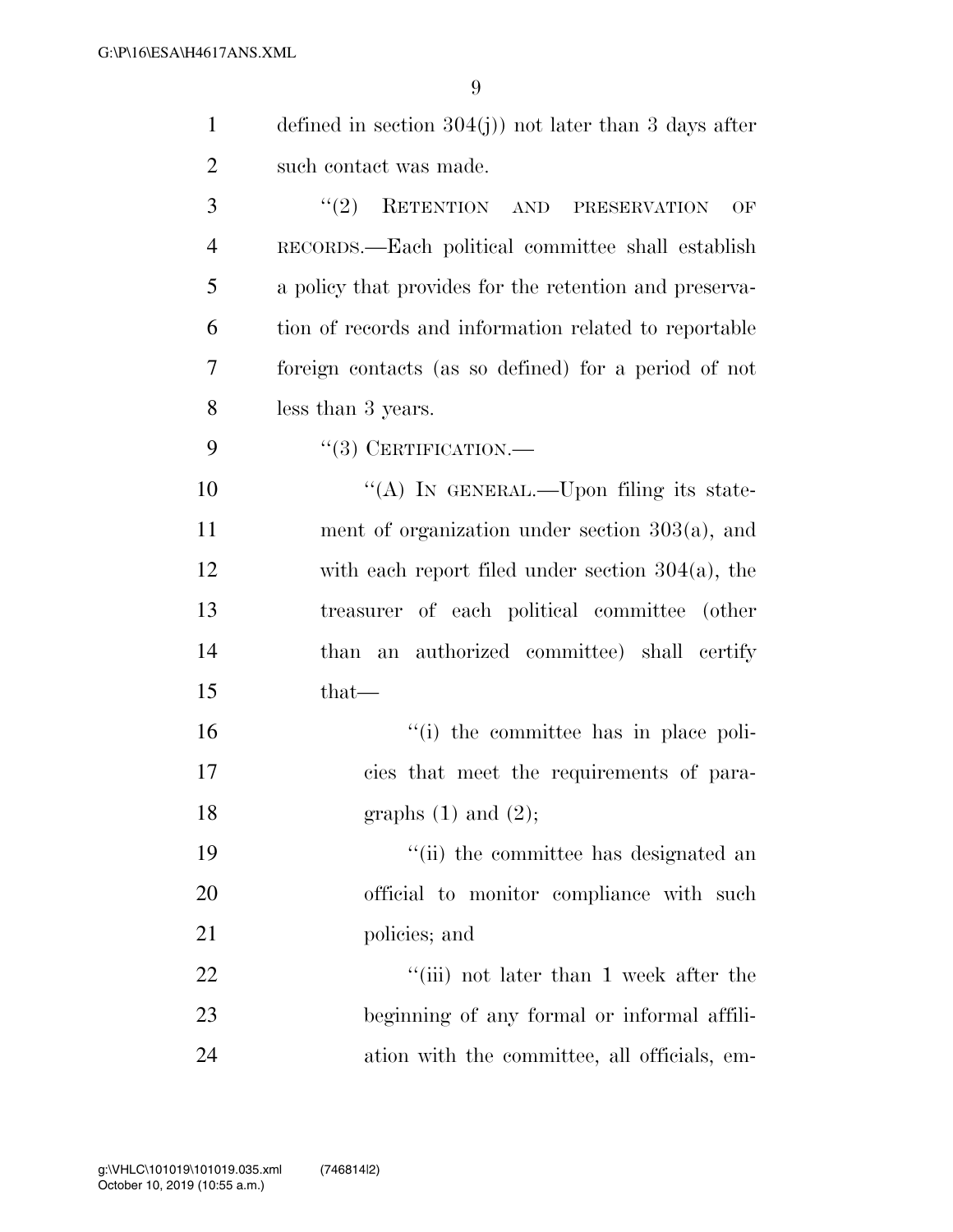| $\mathbf{1}$   | ployees, and agents of such committee                |
|----------------|------------------------------------------------------|
| $\overline{2}$ | will-                                                |
| 3              | $\lq\lq$ receive notice of such poli-                |
| $\overline{4}$ | cies;                                                |
| 5              | $\lq\lq$ (II) be informed of the prohibi-            |
| 6              | tions under section 319; and                         |
| 7              | "(III) sign a certification affirm-                  |
| 8              | ing their understanding of such poli-                |
| 9              | cies and prohibitions.                               |
| 10             | "(B) AUTHORIZED COMMITTEES.—With                     |
| 11             | respect to an authorized committee, the can-         |
| 12             | didate shall make the certification required         |
| 13             | under subparagraph $(A)$ .".                         |
| 14             | (b) EFFECTIVE DATE.-                                 |
| 15             | (1) IN GENERAL.—The amendment made by                |
| 16             | subsection (a) shall apply with respect to political |
| 17             | committees which file a statement of organization    |
| 18             | under section $303(a)$ of the Federal Election Cam-  |
| 19             | paign Act of 1971 (52 U.S.C. 30103(a)) on or after   |
| 20             | the date of the enactment of this Act.               |
| 21             | (2) TRANSITION RULE FOR EXISTING COMMIT-             |
| <u>22</u>      | TEES.—Not later than 30 days after the date of the   |
| 23             | enactment of this Act, each political committee      |
| 24             | under the Federal Election Campaign Act of 1971      |
| 25             | shall file a certification with the Federal Election |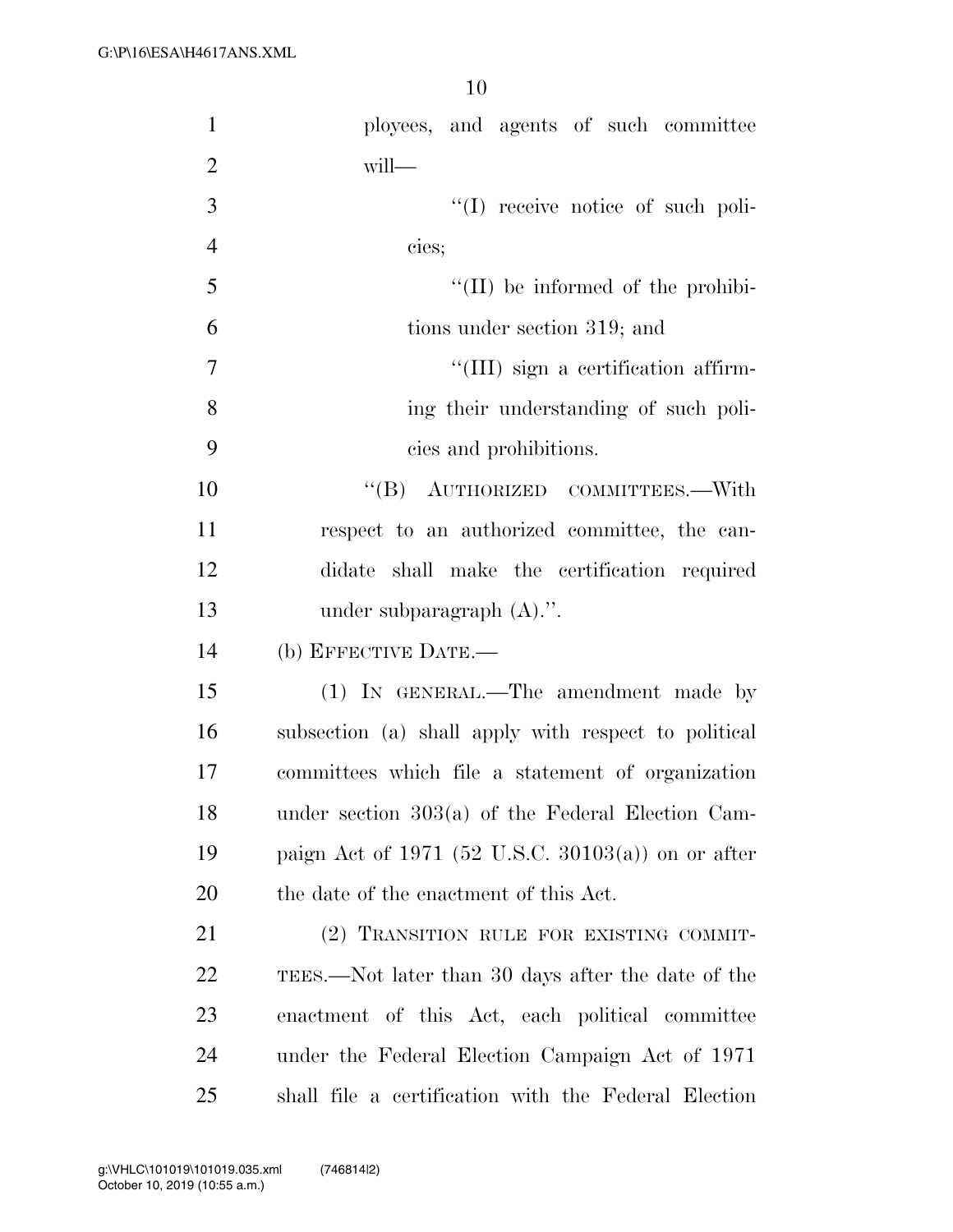Commission that the committee is in compliance with the requirements of section 302(j) of such Act (as added by subsection (a)).

#### **SEC. 103. CRIMINAL PENALTIES.**

 Section 309(d)(1) of the Federal Election Campaign 6 Act of 1971 (52 U.S.C. 30109 $(d)(1)$ ) is amended by add-ing at the end the following new subparagraphs:

 ''(E) Any person who knowingly and willfully com- mits a violation of subsection (j) or (b)(9) of section 304 or section 302(j) shall be fined not more than \$500,000, imprisoned not more than 5 years, or both.

12 "'(F) Any person who knowingly and willfully conceals or destroys any materials relating to a reportable foreign contact (as defined in section 304(j)) shall be fined not more than \$1,000,000, imprisoned not more than 5 years, or both.''.

#### **SEC. 104. RULE OF CONSTRUCTION.**

 Nothing in this subtitle or the amendments made by this subtitle shall be construed—

 (1) to impede legitimate journalistic activities; or

 (2) to impose any additional limitation on the right to express political views or to participate in public discourse of any individual who—

25 (A) resides in the United States;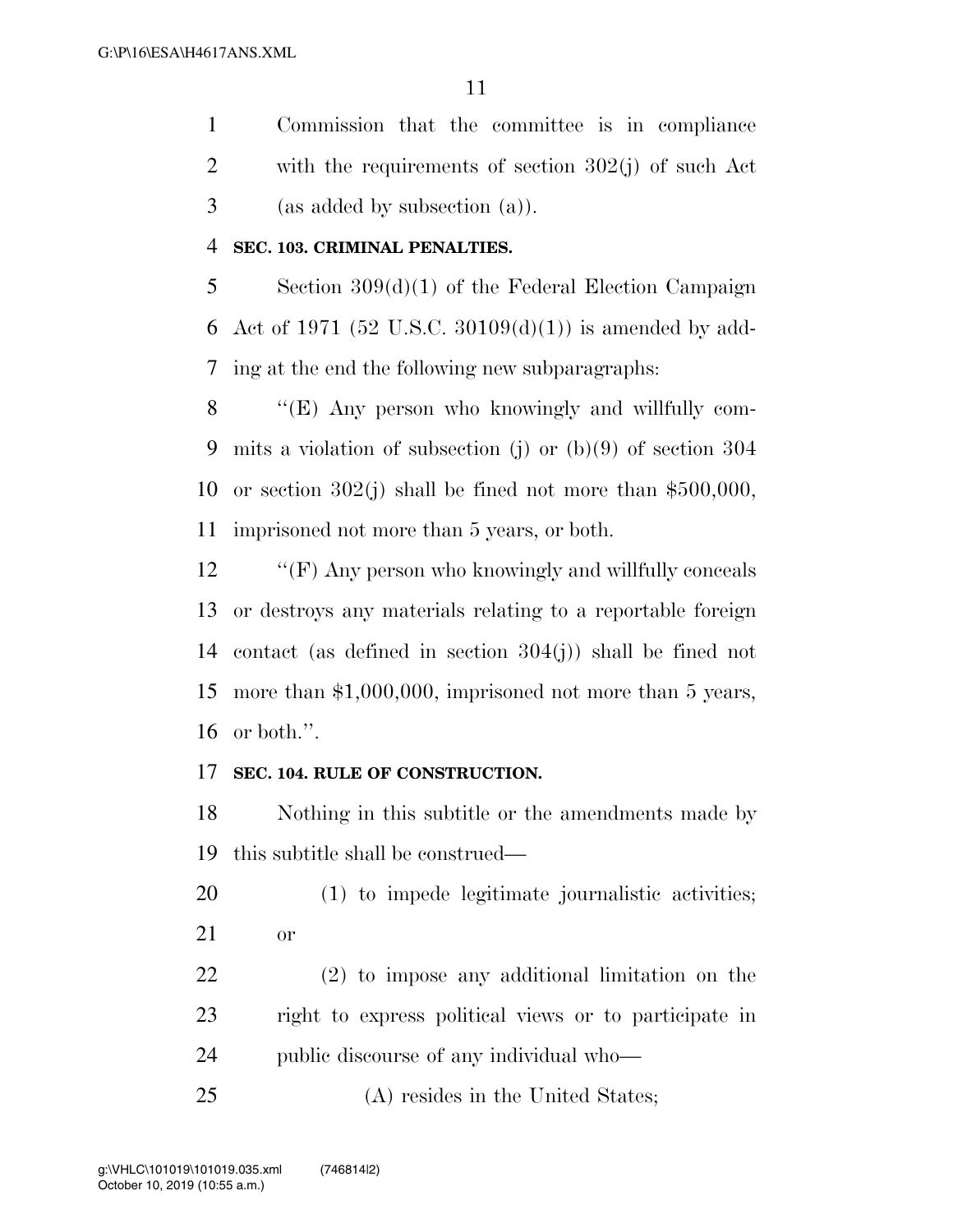| $\mathbf{1}$   | (B) is not a citizen of the United States or          |
|----------------|-------------------------------------------------------|
| 2              | a national of the United States, as defined in        |
| 3              | section $101(a)(22)$ of the Immigration and Na-       |
| $\overline{4}$ | tionality Act $(8 \text{ U.S.C. } 1101(a)(22))$ ; and |
| 5              | (C) is not lawfully admitted for permanent            |
| 6              | residence, as defined by section $101(a)(20)$ of      |
| 7              | the Immigration and Nationality Act (8 U.S.C.         |
| 8              | $1101(a)(20)$ .                                       |
|                | 9 Subtitle B—Strengthening Over-                      |
| 10             | sight of Online Political Adver-                      |

### **tising**

#### **SEC. 111. SHORT TITLE.**

 This subtitle may be cited as the ''Honest Ads Act''. **SEC. 112. PURPOSE.** 

 The purpose of this subtitle is to enhance the integ- rity of American democracy and national security by im- proving disclosure requirements for online political adver- tisements in order to uphold the Supreme Court's well- established standard that the electorate bears the right to be fully informed.

### **SEC. 113. EXPANSION OF DEFINITION OF PUBLIC COMMU-NICATION.**

 (a) IN GENERAL.—Paragraph (22) of section 301 of the Federal Election Campaign Act of 1971 (52 U.S.C. 30101(22)) is amended by striking ''or satellite commu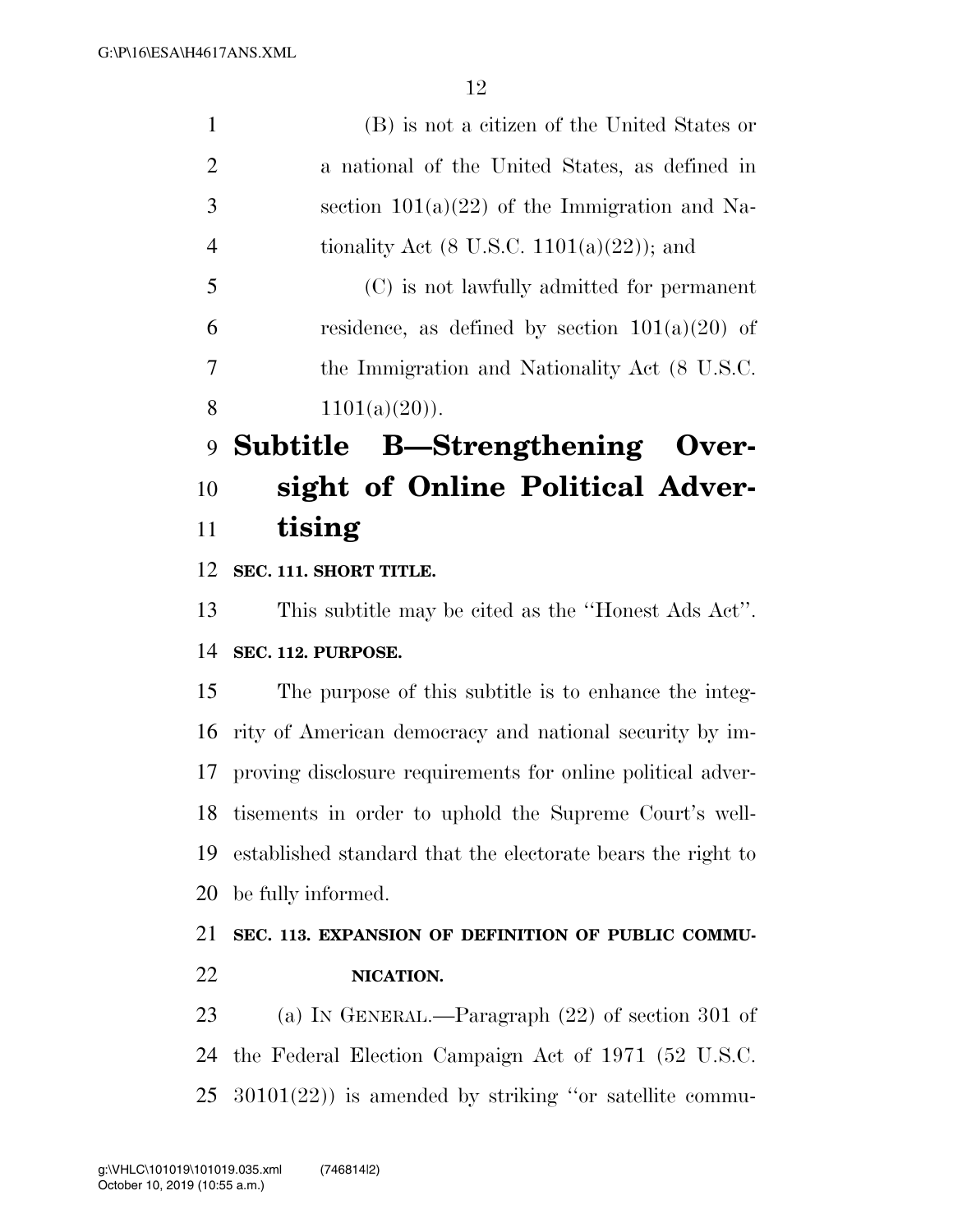nication'' and inserting ''satellite, paid internet, or paid digital communication''.

 (b) TREATMENT OF CONTRIBUTIONS AND EXPENDI- TURES.—Section 301 of such Act (52 U.S.C. 30101) is amended—

6 (1) in paragraph  $(8)(B)(v)$ , by striking "on broadcasting stations, or in newspapers, magazines, or similar types of general public political adver- tising'' and inserting ''in any public communica-tion''; and

11 (2) in paragraph  $(9)(B)$ —

 (A) by amending clause (i) to read as fol-lows:

 $''(i)$  any news story, commentary, or editorial distributed through the facilities of any broadcasting station or any print, online, or digital newspaper, magazine, 18 blog, publication, or periodical, unless such broadcasting, print, online, or digital facili- ties are owned or controlled by any polit-21 ical party, political committee, or can-didate;''; and

 (B) in clause (iv), by striking ''on broad- casting stations, or in newspapers, magazines, or similar types of general public political ad-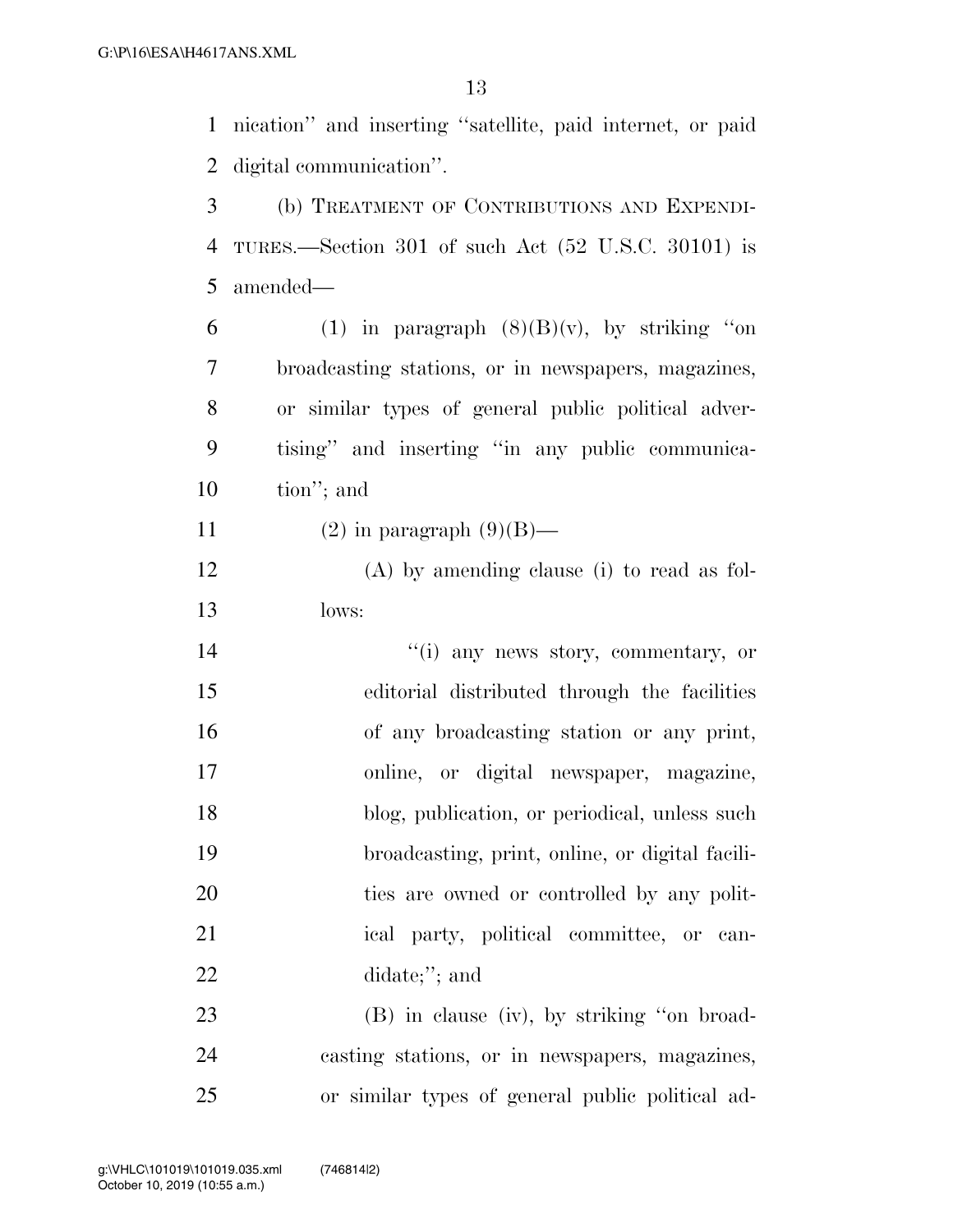vertising'' and inserting ''in any public commu-nication''.

 (c) DISCLOSURE AND DISCLAIMER STATEMENTS.— Subsection (a) of section 318 of such Act (52 U.S.C. 30120) is amended—

 (1) by striking ''financing any communication through any broadcasting station, newspaper, maga- zine, outdoor advertising facility, mailing, or any other type of general public political advertising'' and inserting ''financing any public communication''; and

 (2) by striking ''solicits any contribution through any broadcasting station, newspaper, maga- zine, outdoor advertising facility, mailing, or any other type of general public political advertising'' and inserting ''solicits any contribution through any public communication''.

**SEC. 114. EXPANSION OF DEFINITION OF ELECTIONEERING** 

**COMMUNICATION.** 

20 (a) EXPANSION TO ONLINE COMMUNICATIONS.—

 (1) APPLICATION TO QUALIFIED INTERNET AND DIGITAL COMMUNICATIONS.—

 (A) IN GENERAL.—Subparagraph (A) of section 304(f)(3) of the Federal Election Cam-paign Act of 1971 (52 U.S.C. 30104(f)(3)(A))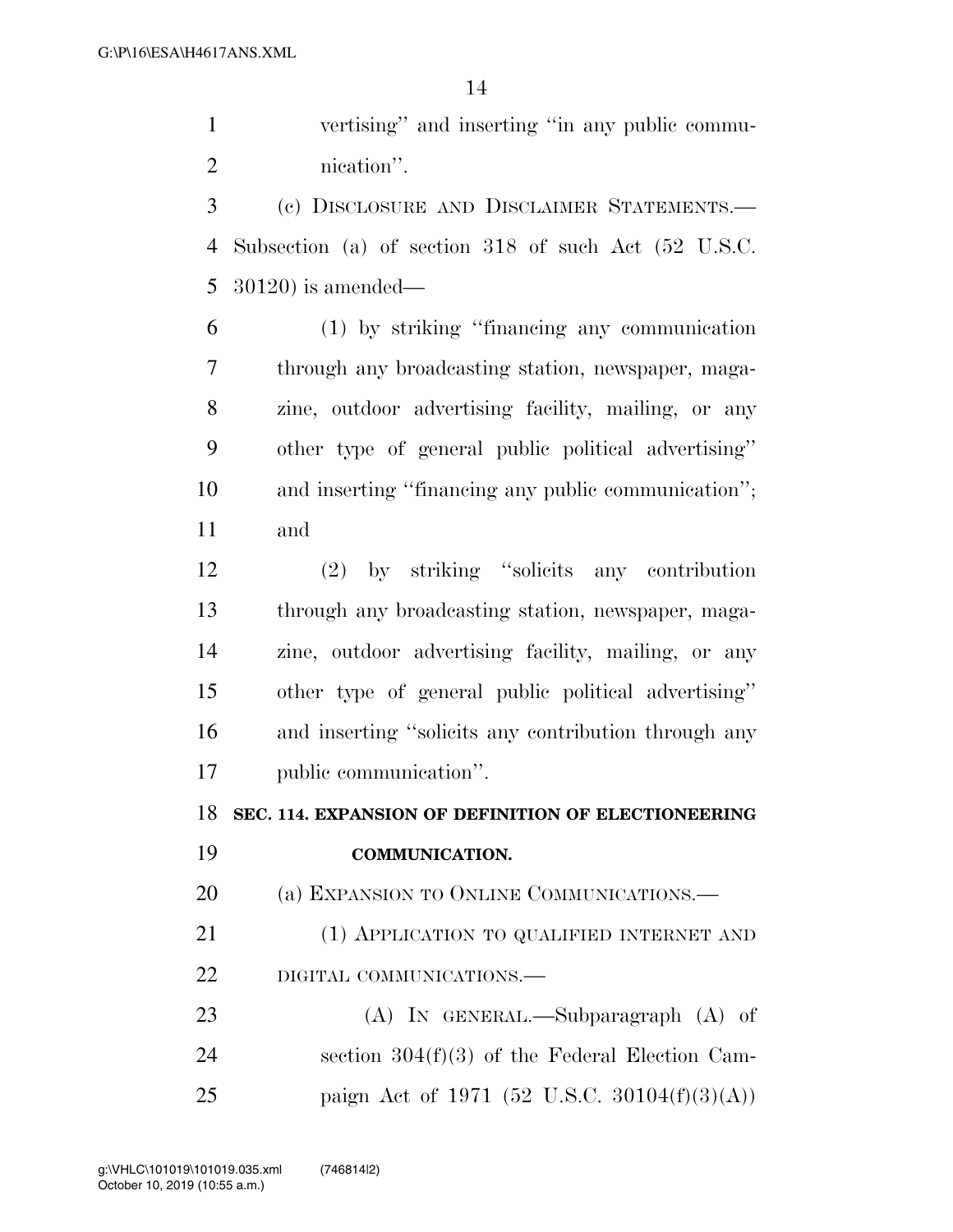| $\mathbf{1}$   | is amended by striking "or satellite communica-          |
|----------------|----------------------------------------------------------|
| $\overline{2}$ | tion" each place it appears in clauses (i) and           |
| 3              | (ii) and inserting "satellite, or qualified internet     |
| $\overline{4}$ | or digital communication".                               |
| 5              | (B) QUALIFIED INTERNET OR DIGITAL                        |
| 6              | COMMUNICATION.—Paragraph (3) of section                  |
| $\overline{7}$ | $304(f)$ of such Act $(52 \text{ U.S.C. } 30104(f))$ is  |
| 8              | amended by adding at the end the following               |
| 9              | new subparagraph:                                        |
| 10             | "(D) QUALIFIED INTERNET OR DIGITAL                       |
| 11             | COMMUNICATION.—The term 'qualified internet              |
| 12             | or digital communication' means any commu-               |
| 13             | nication which is placed or promoted for a fee           |
| 14             | on an online platform (as defined in subsection          |
| 15             | $(k)(3))$ .".                                            |
| 16             | (2) NONAPPLICATION OF RELEVANT ELEC-                     |
| 17             | TO ONLINE COMMUNICATIONS.—Section<br><b>TORATE</b>       |
| 18             | $304(f)(3)(A)(i)(III)$ of such Act $(52 \text{ U.S.C.})$ |
| 19             | $30104(f)(3)(A)(i)(III))$ is amended by inserting "any   |
| 20             | broadcast, cable, or satellite" before "communica-       |
| 21             | tion".                                                   |
| 22             | (3)<br>NEWS EXEMPTION.—Section                           |
| 23             | $304(f)(3)(B)(i)$ of such Act $(52 \text{ U.S.C.})$      |
| 24             | $30104(f)(3)(B(i))$ is amended to read as follows:       |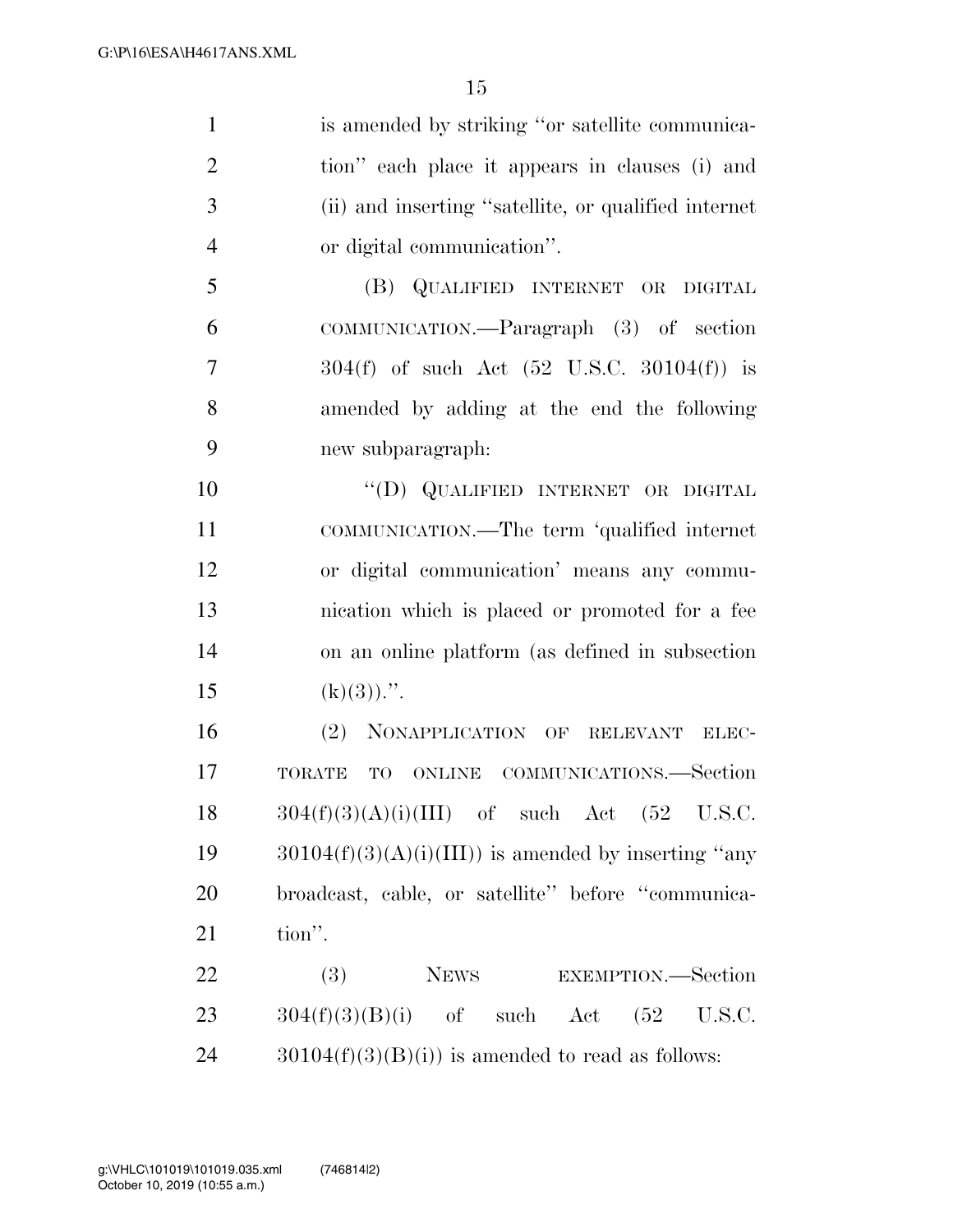G:\P\16\ESA\H4617ANS.XML

| $\mathbf{1}$   | "(i) a communication appearing in a                        |
|----------------|------------------------------------------------------------|
| $\mathbf{2}$   | news story, commentary, or editorial dis-                  |
| 3              | tributed through the facilities of any                     |
| $\overline{4}$ | broadcasting station or any online or dig-                 |
| 5              | ital newspaper, magazine, blog, publica-                   |
| 6              | tion, or periodical, unless such broad-                    |
| $\overline{7}$ | casting, online, or digital facilities are                 |
| 8              | owned or controlled by any political party,                |
| 9              | political committee, or candidate;".                       |
| 10             | (b) EFFECTIVE DATE.—The amendments made by                 |
| 11             | this section shall apply with respect to communications    |
| 12             | made on or after January 1, 2020.                          |
|                |                                                            |
| 13             | SEC. 115. APPLICATION OF DISCLAIMER STATEMENTS TO          |
| 14             | ONLINE COMMUNICATIONS.                                     |
| 15             | (a) CLEAR AND CONSPICUOUS MANNER REQUIRE-                  |
| 16             | MENT.—Subsection (a) of section 318 of the Federal Elec-   |
|                | 17 tion Campaign Act of 1971 (52 U.S.C. 30120(a)) is       |
| 18             | amended—                                                   |
| 19             | (1) by striking "shall clearly state" each place           |
| 20             | it appears in paragraphs $(1)$ , $(2)$ , and $(3)$ and in- |
| 21             | serting "shall state in a clear and conspicuous man-       |
| 22             | ner"; and                                                  |
| 23             | (2) by adding at the end the following flush               |
| 24             | sentence: "For purposes of this section, a commu-          |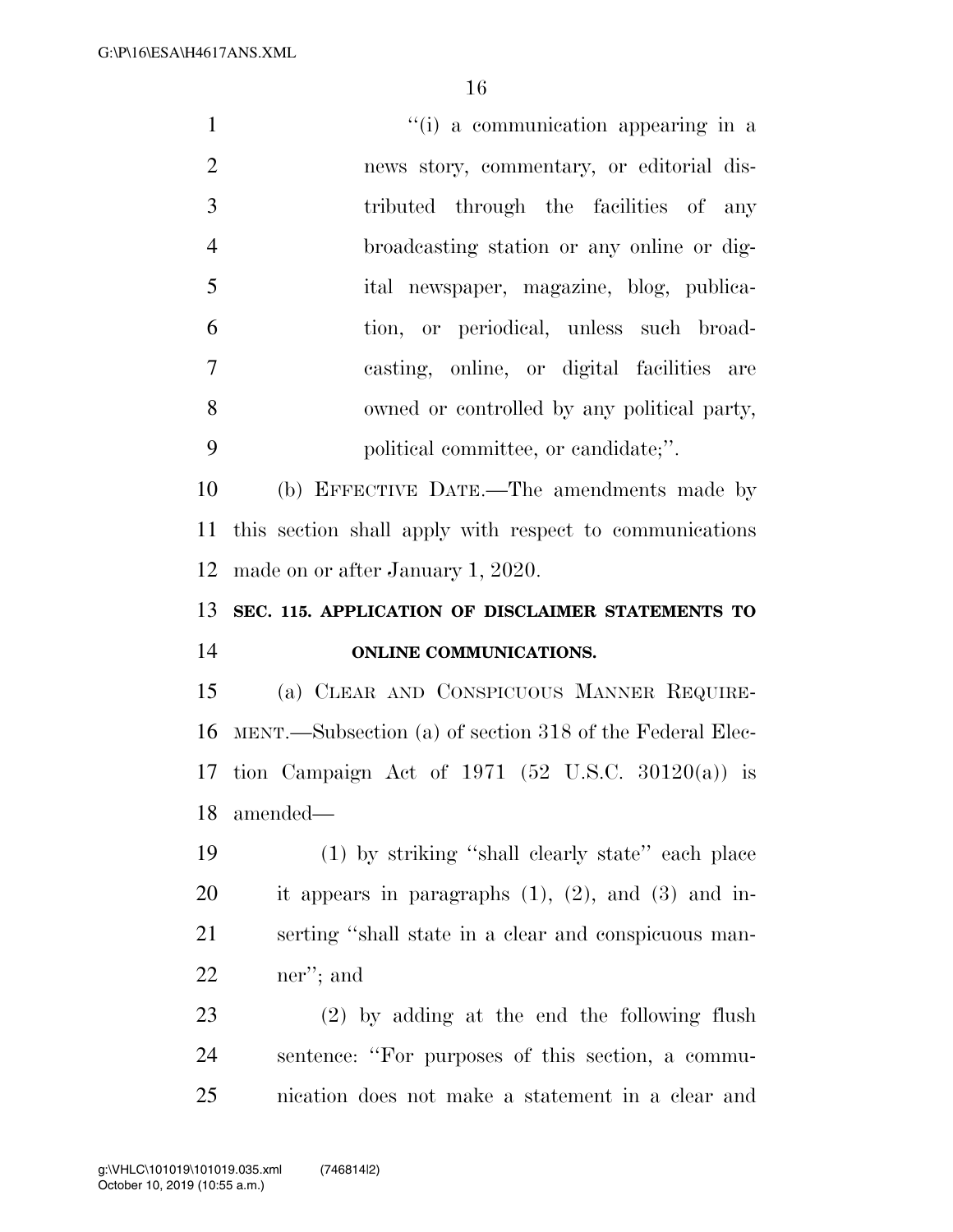| $\mathbf{1}$   | conspicuous manner if it is difficult to read or hear |
|----------------|-------------------------------------------------------|
| $\overline{2}$ | or if the placement is easily overlooked.".           |
| 3              | (b) SPECIAL RULES FOR QUALIFIED INTERNET OR           |
| $\overline{4}$ | DIGITAL COMMUNICATIONS.—                              |
| 5              | (1) IN GENERAL.—Section 318 of such Act $(52)$        |
| 6              | U.S.C. 30120) is amended by adding at the end the     |
| 7              | following new subsection:                             |
| 8              | "(e) SPECIAL RULES FOR QUALIFIED INTERNET OR          |
| 9              | DIGITAL COMMUNICATIONS.                               |
| 10             | "(1) SPECIAL RULES WITH RESPECT TO STATE-             |
| 11             | MENTS.—In the case of any communication to which      |
| 12             | this section applies which is a qualified internet or |
| 13             | communication (as defined in<br>digital<br>section    |
| 14             | $304(f)(3)(D)$ which is disseminated through a me-    |
| 15             | dium in which the provision of all of the information |
| 16             | specified in this section is not possible, the commu- |
| 17             | nication shall, in a clear and conspicuous manner—    |
| 18             | "(A) state the name of the person who                 |
| 19             | paid for the communication; and                       |
| 20             | $\lq\lq (B)$ provide a means for the recipient of     |
| 21             | the communication to obtain the remainder of          |
| 22             | the information required under this section with      |
| 23             | minimal effort and without receiving or viewing       |
| 24             | any additional material other than such re-           |
| 25             | quired information.                                   |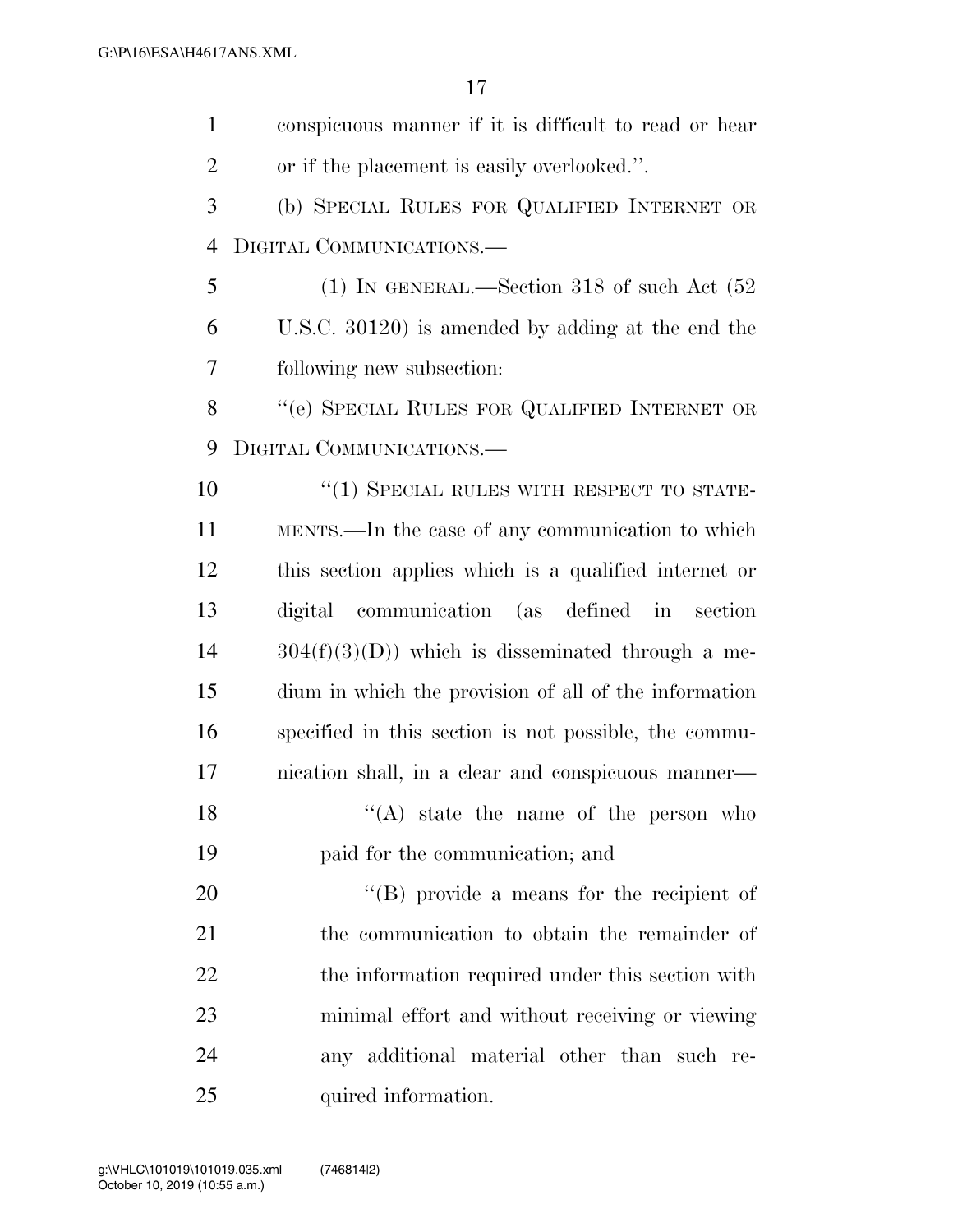| $\mathbf{1}$   | "(2) SAFE HARBOR FOR DETERMINING CLEAR                 |
|----------------|--------------------------------------------------------|
| $\overline{2}$ | CONSPICUOUS MANNER.—A statement in a<br><b>AND</b>     |
| 3              | qualified internet or digital communication (as de-    |
| $\overline{4}$ | fined in section $304(f)(3)(D)$ shall be considered to |
| 5              | be made in a clear and conspicuous manner as pro-      |
| 6              | vided in subsection (a) if the communication meets     |
| 7              | the following requirements:                            |
| 8              | "(A) TEXT OR GRAPHIC COMMUNICA-                        |
| 9              | TIONS.—In the case of a text or graphic com-           |
| 10             | munication, the statement—                             |
| 11             | "(i) appears in letters at least as large              |
| 12             | as the majority of the text in the commu-              |
| 13             | nication; and                                          |
| 14             | "(ii) meets the requirements of para-                  |
| 15             | graphs $(2)$ and $(3)$ of subsection $(e)$ .           |
| 16             | "(B) AUDIO COMMUNICATIONS.—In the                      |
| 17             | case of an audio communication, the statement          |
| 18             | is spoken in a clearly audible and intelligible        |
| 19             | manner at the beginning or end of the commu-           |
| 20             | nication and lasts at least 3 seconds.                 |
| 21             | "(C) VIDEO COMMUNICATIONS.—In<br>the                   |
| 22             | case of a video communication which also in-           |
| 23             | cludes audio, the statement—                           |
| 24             | "(i) is included at either the beginning               |
| 25             | or the end of the communication; and                   |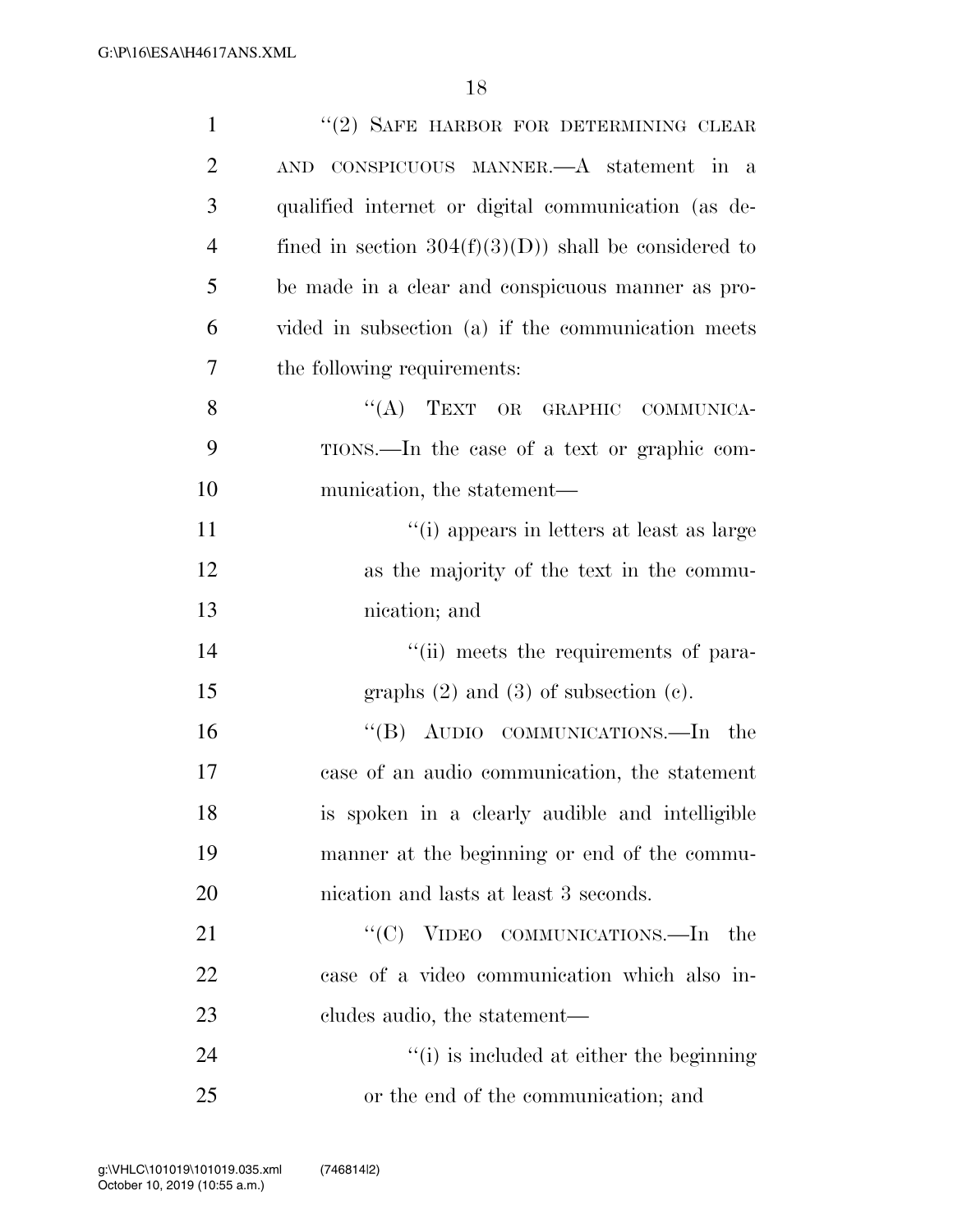| $\mathbf{1}$   | $\lq\lq$ (ii) is made both in—                          |
|----------------|---------------------------------------------------------|
| $\mathbf{2}$   | $\lq\lq$ a written format that meets                    |
| 3              | the requirements of subparagraph $(A)$                  |
| $\overline{4}$ | and appears for at least 4 seconds;                     |
| 5              | and                                                     |
| 6              | ``(II)<br>an audible format that                        |
| $\tau$         | meets the requirements of subpara-                      |
| 8              | $graph(B)$ .                                            |
| 9              | "(D) OTHER COMMUNICATIONS.—In the                       |
| 10             | case of any other type of communication, the            |
| 11             | statement is at least as clear and conspicuous          |
| 12             | as the statement specified in subparagraph $(A)$ ,      |
| 13             | $(B)$ , or $(C)$ .".                                    |
| 14             | (2) NONAPPLICATION OF CERTAIN EXCEP-                    |
| 15             | TIONS.—The exceptions provided in section               |
| 16             | $110.11(f)(1)(i)$ and (ii) of title 11, Code of Federal |
| 17             | Regulations, or any successor to such rules, shall      |
| 18             | have no application to qualified internet or digital    |
| 19             | communications (as defined in section $304(f)(3)(D)$ )  |
| 20             | of the Federal Election Campaign Act of 1971, as        |
| 21             | added by this Act).                                     |
| 22             | (c) MODIFICATION OF ADDITIONAL REQUIREMENTS             |
| 23             | FOR CERTAIN COMMUNICATIONS.—Section 318(d) of such      |
| 24             | Act $(52 \text{ U.S.C. } 30120(d))$ is amended—         |
| 25             | $(1)$ in paragraph $(1)(A)$ —                           |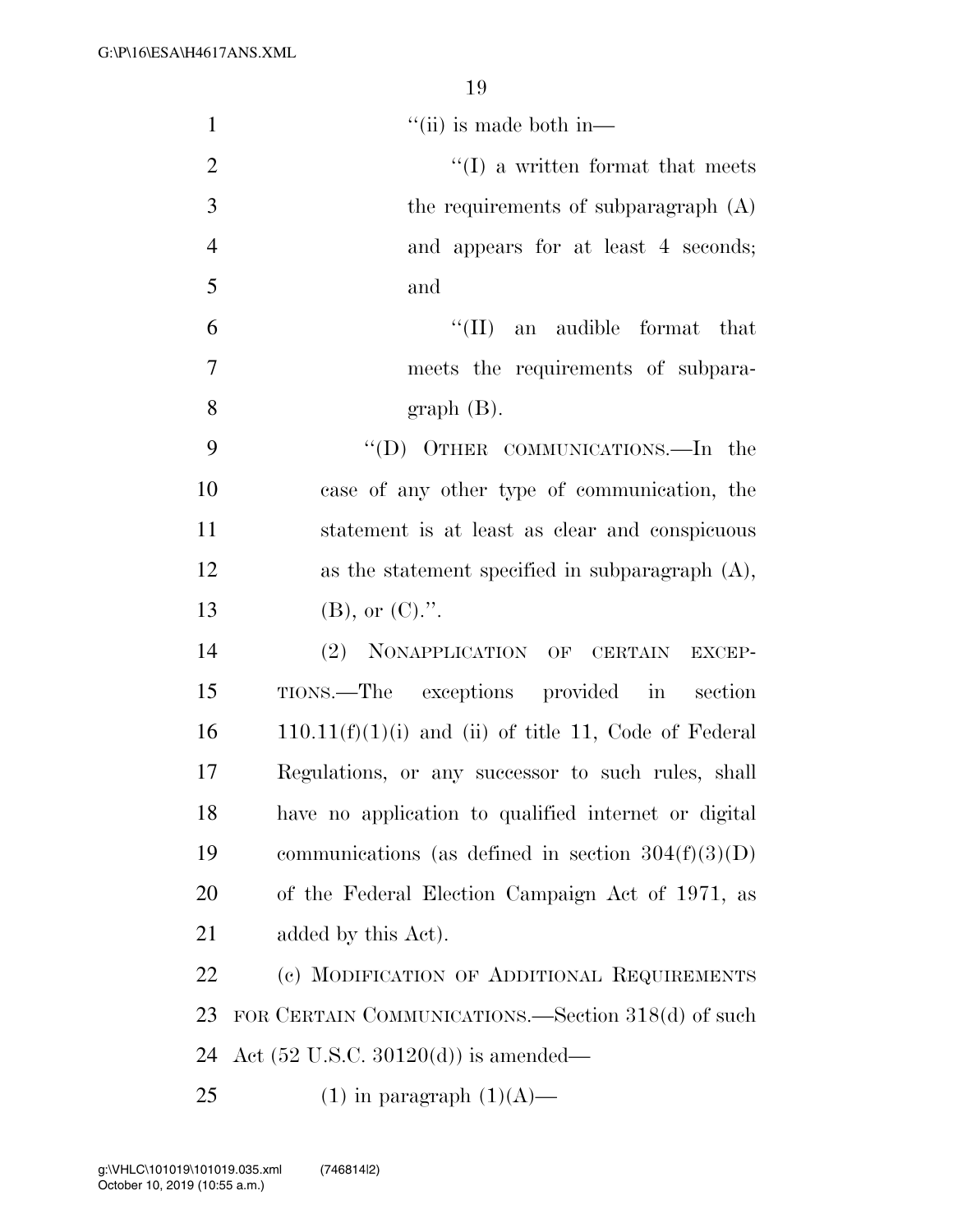| $\mathbf{1}$   | (A) by striking "which is transmitted                        |
|----------------|--------------------------------------------------------------|
| $\overline{2}$ | through radio" and inserting "which is in an                 |
| 3              | audio format"; and                                           |
| $\overline{4}$ | (B) by striking "BY RADIO" in the heading                    |
| 5              | and inserting "AUDIO FORMAT";                                |
| 6              | $(2)$ in paragraph $(1)(B)$ —                                |
| 7              | (A) by striking "which is transmitted                        |
| 8              | through television" and inserting "which is in               |
| 9              | video format"; and                                           |
| 10             | (B) by striking "BY TELEVISION" in the                       |
| 11             | heading and inserting "VIDEO FORMAT"; and                    |
| 12             | $(3)$ in paragraph $(2)$ —                                   |
| 13             | (A) by striking "transmitted through radio                   |
| 14             | or television" and inserting "made in audio or               |
| 15             | video format"; and                                           |
| 16             | (B) by striking "through television" in the                  |
| 17             | second sentence and inserting "in video for-                 |
| 18             | $m$ at''.                                                    |
| 19             | SEC. 116. POLITICAL RECORD REQUIREMENTS FOR ONLINE           |
| 20             | PLATFORMS.                                                   |
| 21             | (a) IN GENERAL.—Section 304 of the Federal Elec-             |
| 22             | tion Campaign Act of 1971 (52 U.S.C. 30104), as amend-       |
| 23             | ed by section $101(a)$ , is further amended by adding at the |
| 24             | end the following new subsection:                            |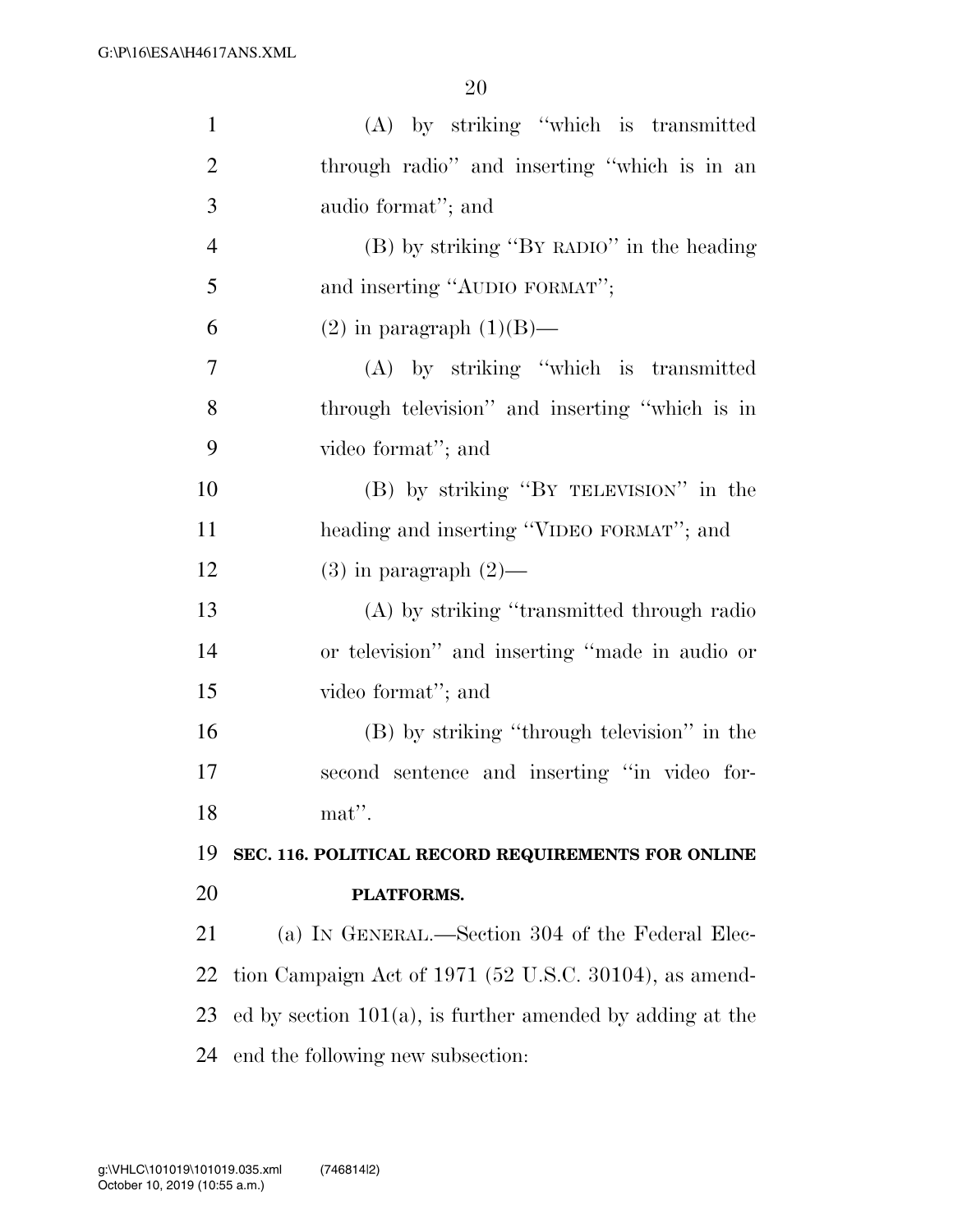''(k) DISCLOSURE OF CERTAIN ONLINE ADVERTISE-MENTS.—

 $\mathcal{S}$  ''(1) IN GENERAL.—

4 "(A) REQUIREMENTS FOR ONLINE PLAT- FORMS.—An online platform shall maintain, and make available for online public inspection in machine readable format, a complete record of any request to purchase on such online plat- form a qualified political advertisement which is made by a person whose aggregate requests to purchase qualified political advertisements on such online platform during the calendar year exceeds \$500.

 ''(B) REQUIREMENTS FOR ADVER- TISERS.—Any person who requests to purchase a qualified political advertisement on an online platform shall provide the online platform with such information as is necessary for the online platform to comply with the requirements of subparagraph (A).

21 "(2) CONTENTS OF RECORD.—A record main-22 tained under paragraph  $(1)(A)$  shall contain—

23  $\langle (A)$  a digital copy of the qualified political advertisement;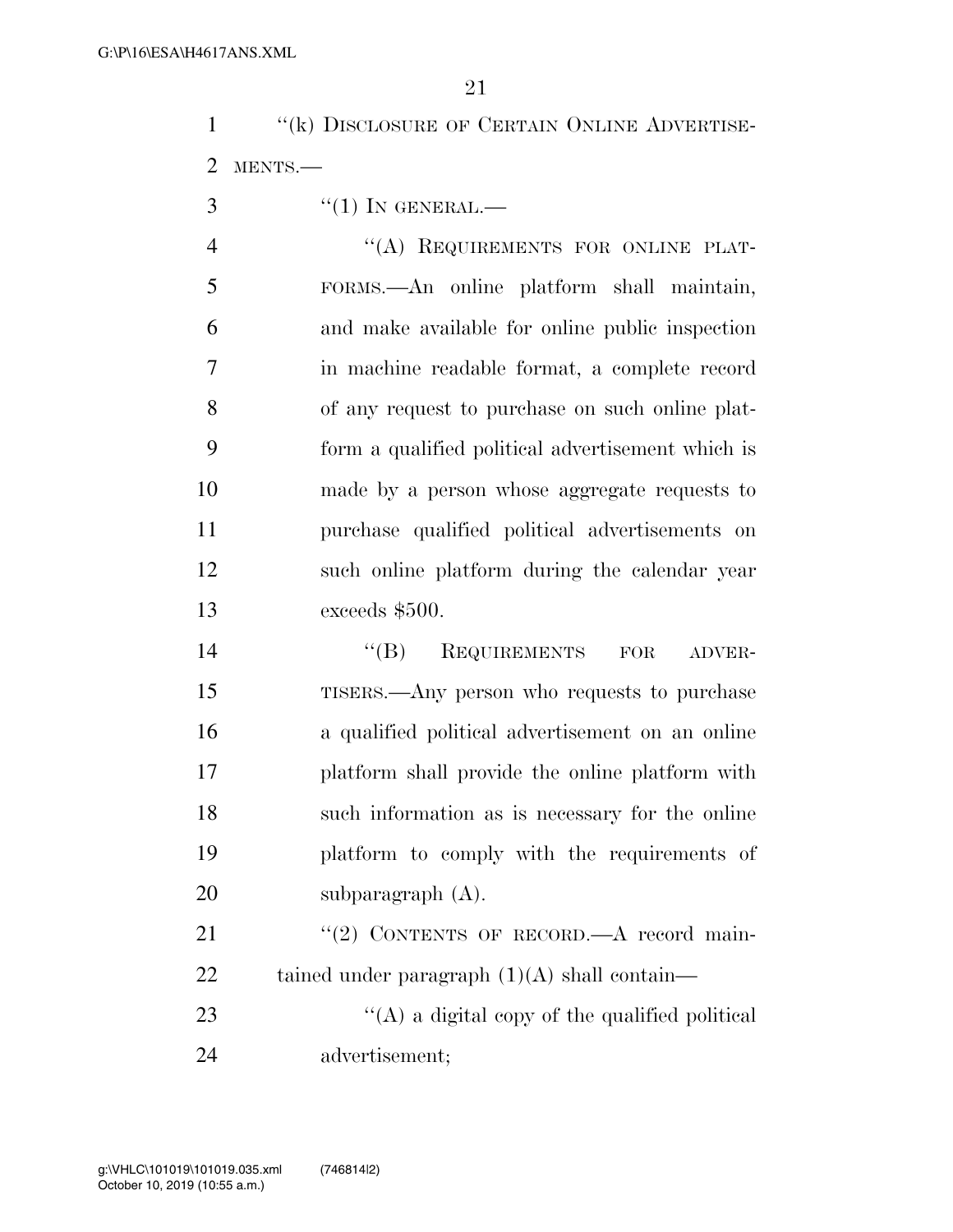| $\mathbf{1}$   | $\lq\lq (B)$ a description of the audience targeted |
|----------------|-----------------------------------------------------|
| $\overline{2}$ | by the advertisement, the number of views gen-      |
| 3              | erated from the advertisement, and the date         |
| $\overline{4}$ | and time that the advertisement is first dis-       |
| 5              | played and last displayed; and                      |
| 6              | $\lq\lq$ (C) information regarding—                 |
| $\overline{7}$ | "(i) the average rate charged for the               |
| 8              | advertisement;                                      |
| 9              | "(ii) the name of the candidate to                  |
| 10             | which the advertisement refers and the of-          |
| 11             | fice to which the candidate is seeking elec-        |
| 12             | tion, the election to which the advertise-          |
| 13             | ment refers, or the national legislative            |
| 14             | issue to which the advertisement refers (as         |
| 15             | applicable);                                        |
| 16             | "(iii) in the case of a request made                |
| 17             | by, or on behalf of, a candidate, the name          |
| 18             | of the candidate, the authorized committee          |
| 19             | of the candidate, and the treasurer of such         |
| 20             | committee; and                                      |
| 21             | $f'(iv)$ in the case of any request not             |
| 22             | described in clause (iii), the name of the          |
| 23             | person purchasing the advertisement, the            |
| 24             | name and address of a contact person for            |
| 25             | such person, and a list of the chief execu-         |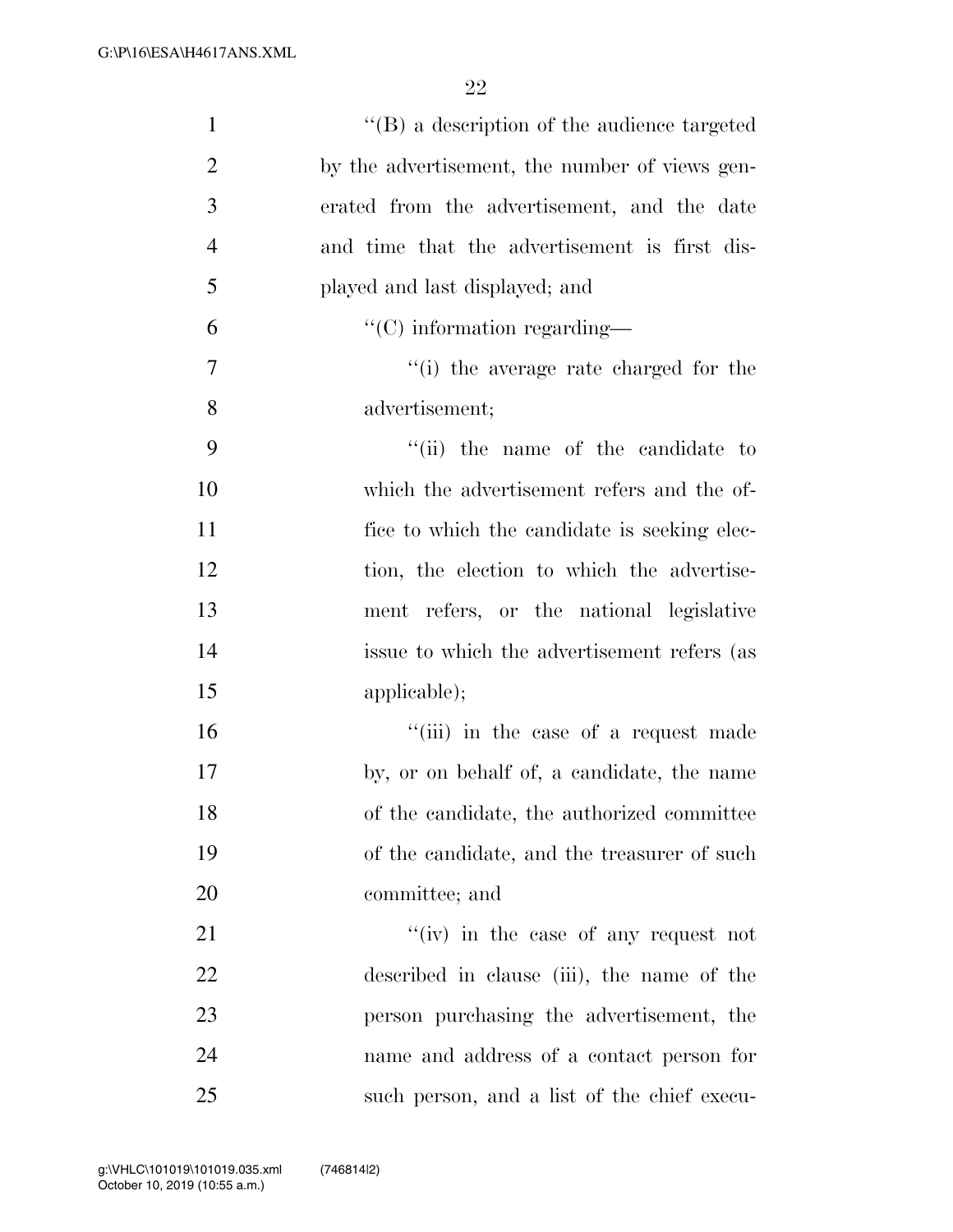| $\mathbf{1}$   | tive officers or members of the executive              |
|----------------|--------------------------------------------------------|
| $\overline{2}$ | committee or of the board of directors of              |
| 3              | such person.                                           |
| $\overline{4}$ | "(3) ONLINE PLATFORM.—For purposes of this             |
| 5              | subsection, the term 'online platform' means any       |
| 6              | public-facing website, web application, or digital ap- |
| $\overline{7}$ | plication (including a social network, ad network, or  |
| 8              | search engine) which—                                  |
| 9              | "(A) sells qualified political advertise-              |
| 10             | ments; and                                             |
| 11             | "(B) has $50,000,000$ or more unique                   |
| 12             | monthly United States visitors or users for a          |
| 13             | majority of months during the preceding 12             |
| 14             | months.                                                |
| 15             | $``(4)$ QUALIFIED POLITICAL ADVERTISEMENT.—            |
| 16             | For purposes of this subsection, the term 'qualified   |
| 17             | political advertisement' means any advertisement       |
| 18             | (including search engine marketing, display adver-     |
| 19             | tisements, video advertisements, native advertise-     |
| 20             | ments, and sponsorships) that—                         |
| 21             | "(A) is made by or on behalf of a can-                 |
| 22             | didate; or                                             |
| 23             | $\lq\lq (B)$ communicates a message relating to        |
| 24             | any political matter of national importance, in-       |
| 25             | $cluding$ —                                            |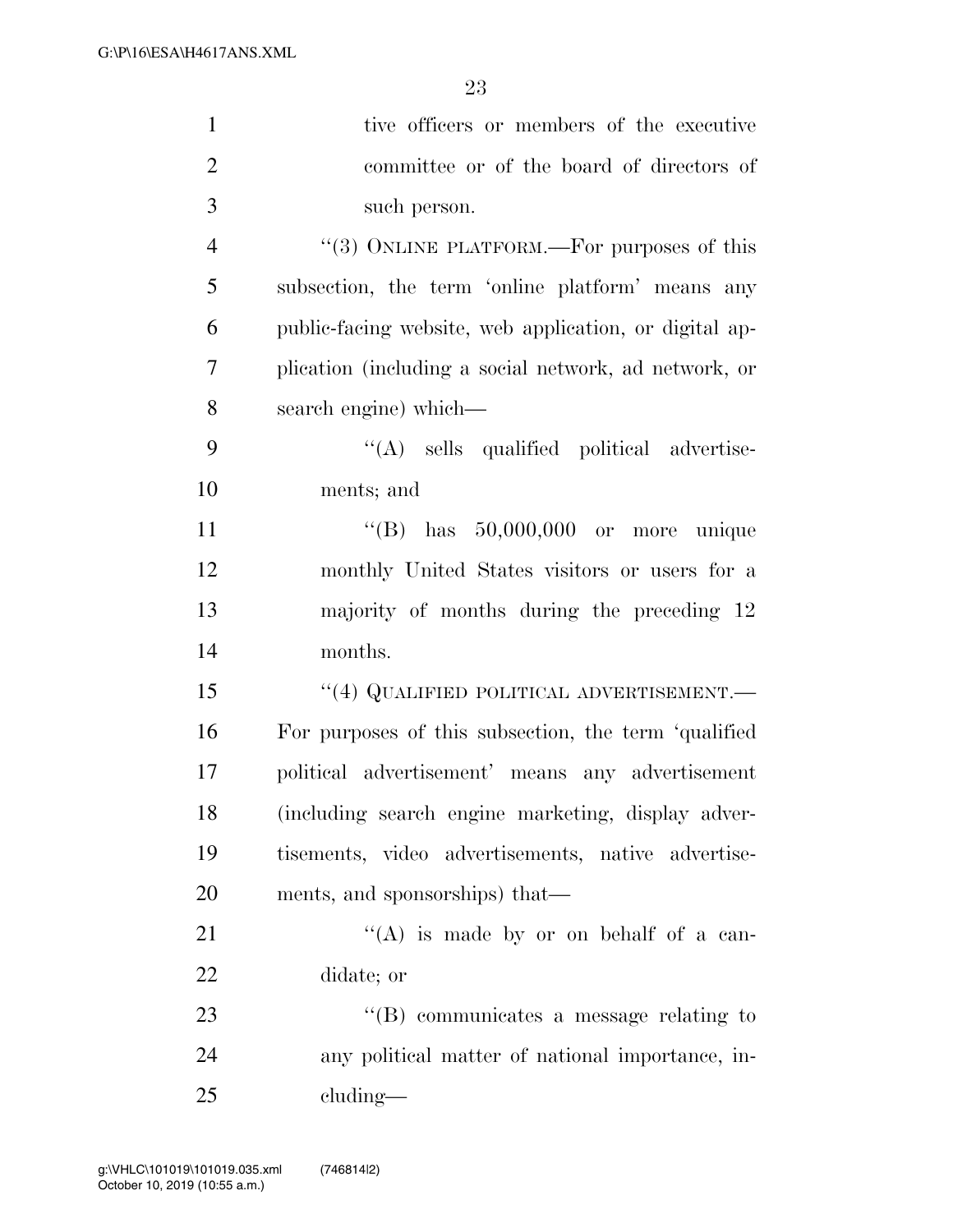| $\mathbf{1}$   | $\lq\lq(i)$ a candidate;                               |
|----------------|--------------------------------------------------------|
| $\overline{2}$ | "(ii) any election to Federal office; or               |
| 3              | "(iii) a national legislative issue of                 |
| $\overline{4}$ | public importance.                                     |
| 5              | "(5) TIME TO MAINTAIN FILE.—The informa-               |
| 6              | tion required under this subsection shall be made      |
| $\overline{7}$ | available as soon as possible and shall be retained by |
| 8              | the online platform for a period of not less than 4    |
| 9              | years.                                                 |
| 10             | "(6) SAFE HARBOR FOR PLATFORMS MAKING                  |
| 11             | BEST EFFORTS TO IDENTIFY REQUESTS WHICH ARE            |
| 12             | RECORD MAINTENANCE<br><b>SUBJECT</b><br>TO<br>REQUIRE- |
| 13             | MENTS.—In accordance with rules established by the     |
| 14             | Commission, if an online platform shows that the       |
| 15             | platform used best efforts to determine whether or     |
| 16             | not a request to purchase a qualified political adver- |
| 17             | tisement was subject to the requirements of this sub-  |
| 18             | section, the online platform shall not be considered   |
| 19             | to be in violation of such requirements.               |
| 20             | "(7) PENALTIES.—For penalties for failure by           |
| 21             | online platforms, and persons requesting to purchase   |
| 22             | a qualified political advertisement on online plat-    |
| 23             | forms, to comply with the requirements of this sub-    |
| 24             | section, see section 309.".                            |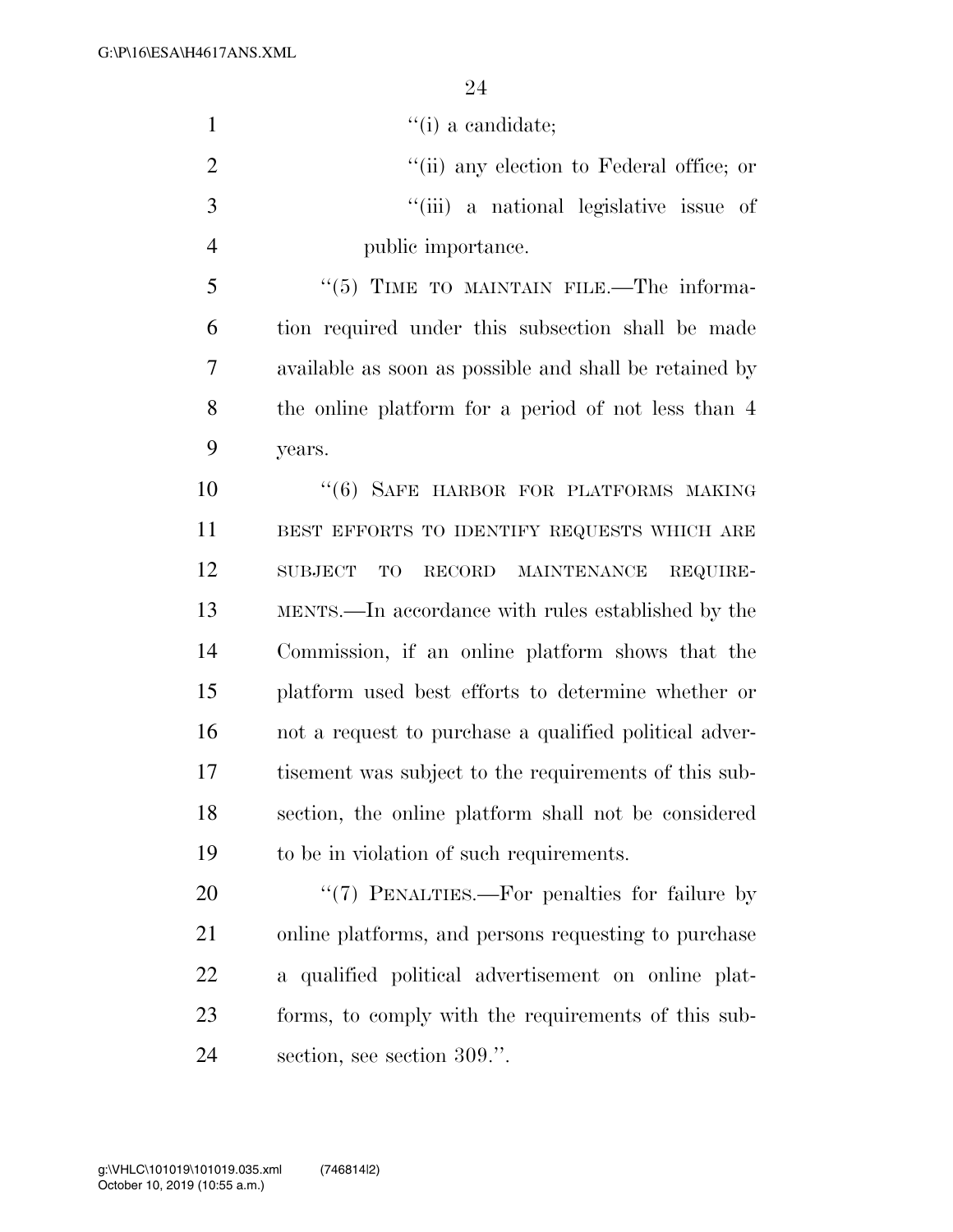(b) RULEMAKING.—Not later than 120 days after the date of the enactment of this Act, the Federal Election Commission shall establish rules—

 (1) requiring common data formats for the record required to be maintained under section 304(k) of the Federal Election Campaign Act of 1971 (as added by subsection (a)) so that all online platforms submit and maintain data online in a com- mon, machine-readable and publicly accessible for-mat;

 (2) establishing search interface requirements relating to such record, including searches by can-didate name, issue, purchaser, and date; and

 (3) establishing the criteria for the safe harbor exception provided under paragraph (6) of section  $16 \qquad 304(k)$  of such Act (as added by subsection (a)).

 (c) REPORTING.—Not later than 2 years after the date of the enactment of this Act, and biannually there- after, the Chairman of the Federal Election Commission shall submit a report to Congress on—

 (1) matters relating to compliance with and the enforcement of the requirements of section 304(k) of the Federal Election Campaign Act of 1971, as added by subsection (a);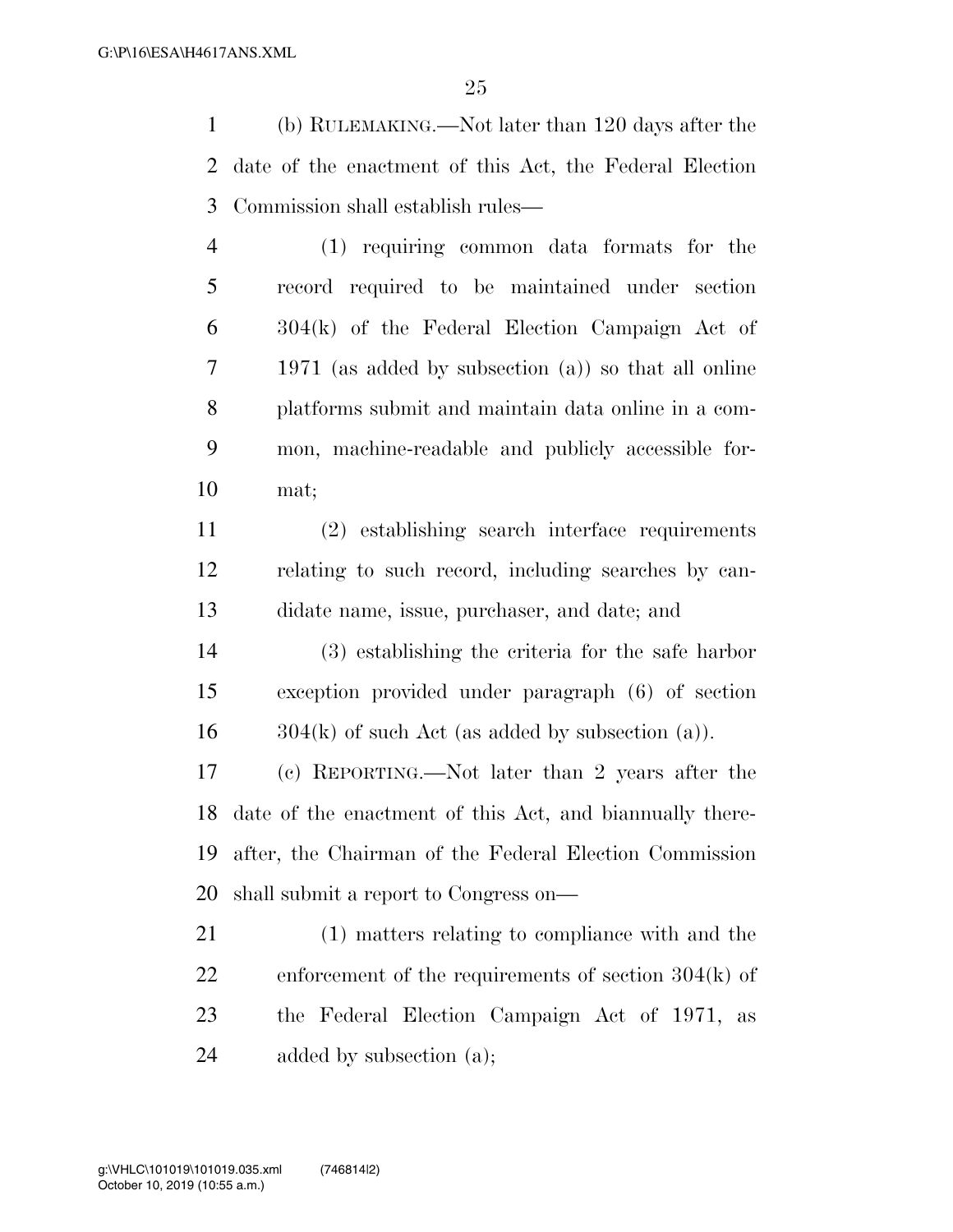| $\mathbf{1}$   | $(2)$ recommendations for any modifications to          |
|----------------|---------------------------------------------------------|
| $\overline{2}$ | such section to assist in carrying out its purposes;    |
| 3              | and                                                     |
| $\overline{4}$ | (3) identifying ways to bring transparency and          |
| 5              | accountability to political advertisements distributed  |
| 6              | online for free.                                        |
| 7              | SEC. 117. PREVENTING CONTRIBUTIONS, EXPENDITURES,       |
| 8              | INDEPENDENT EXPENDITURES, AND<br>DIS-                   |
| 9              | BURSEMENTS FOR ELECTIONEERING COM-                      |
| 10             | MUNICATIONS BY FOREIGN NATIONALS IN                     |
| 11             | THE FORM OF ONLINE ADVERTISING.                         |
| 12             | Section 319 of the Federal Election Campaign Act        |
| 13             | of $1971$ (52 U.S.C. 30121) is amended by adding at the |
| 14             | end the following new subsection:                       |
| 15             | "(c) RESPONSIBILITIES OF BROADCAST STATIONS,            |
| 16             | PROVIDERS OF CABLE AND SATELLITE TELEVISION, AND        |
|                | 17 ONLINE PLATFORMS.                                    |
| 18             | "(1) RESPONSIBILITIES DESCRIBED.—Each tel-              |
| 19             | evision or radio broadcast station, provider of cable   |
| <b>20</b>      | or satellite television, or online platform (as defined |
|                |                                                         |
| 21             | in section $304(k)(3)$ shall make reasonable efforts    |

 318(a) and made available by such station, provider, or platform are not purchased by a foreign national, directly or indirectly. For purposes of the previous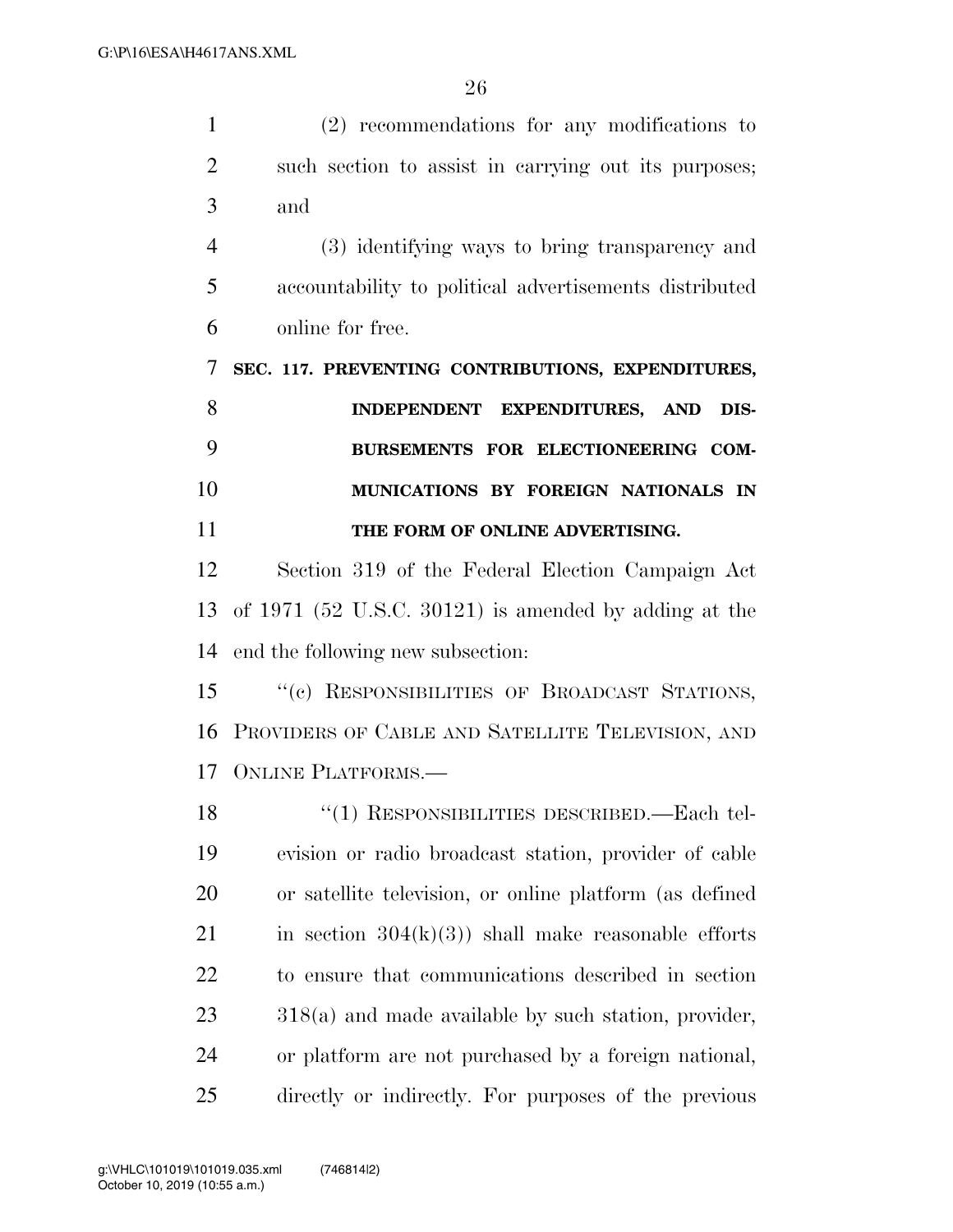sentence, a station, provider, or online platform shall not be considered to have made reasonable efforts under this paragraph in the case of the availability of a communication unless the station, provider, or online platform directly inquires from the individual or entity making such purchase whether the pur- chase is to be made by a foreign national, directly or indirectly.

9 "(2) SPECIAL RULES FOR DISBURSEMENT PAID WITH CREDIT CARD.—For purposes of paragraph (1), a television or radio broadcast station, provider of cable or satellite television, or online platform shall be considered to have made reasonable efforts under such paragraph in the case of a purchase of the availability of a communication which is made with a credit card if—

 $\langle (A)$  the individual or entity making such purchase is required, at the time of making such purchase, to disclose the credit verification value of such credit card; and

 $\text{``(B)}$  the billing address associated with such credit card is located in the United States or, in the case of a purchase made by an indi- vidual who is a United States citizen living out-side of the United States, the individual pro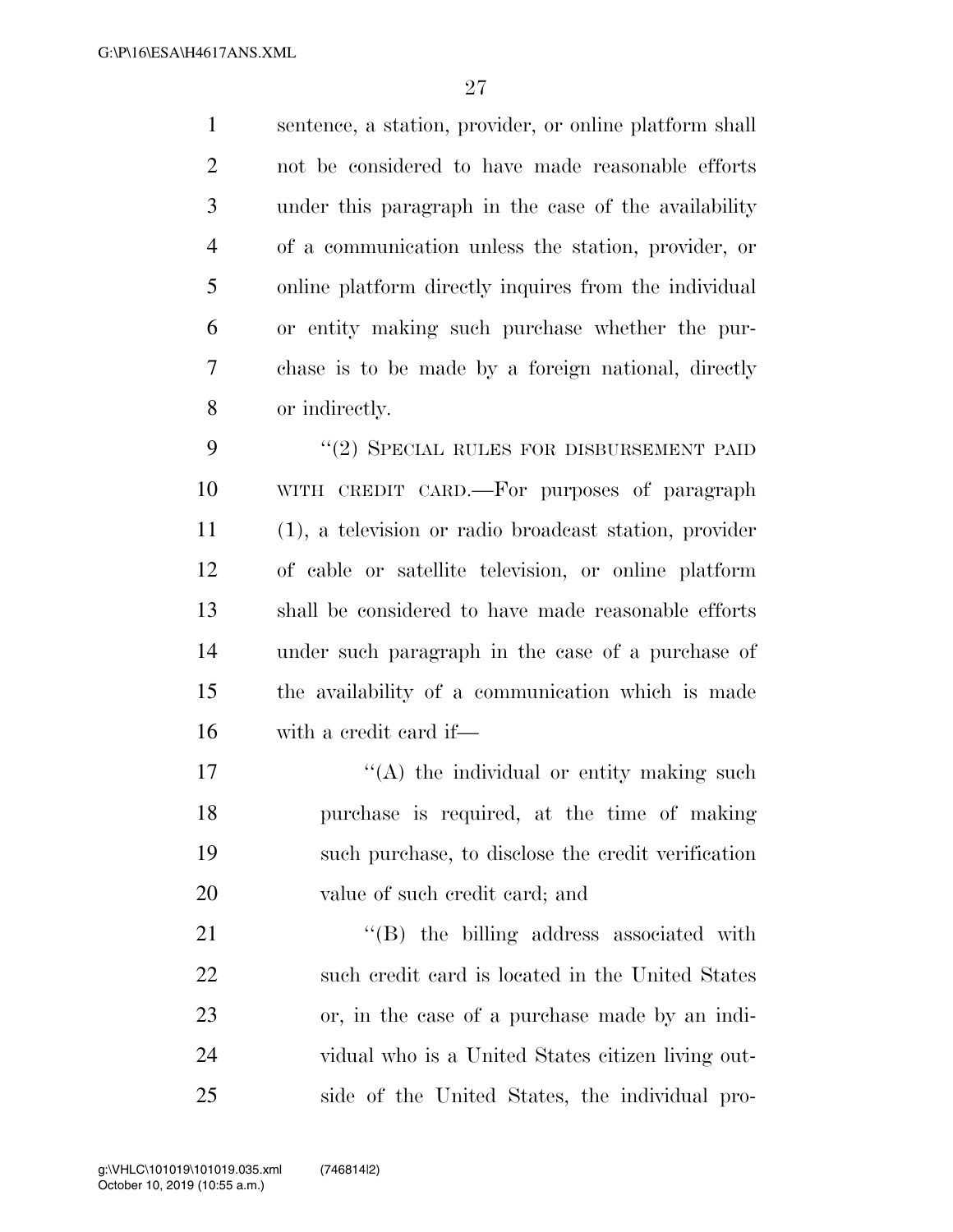vides the television or radio broadcast station, provider of cable or satellite television, or online platform with the United States mailing ad- dress the individual uses for voter registration purposes.''. **TITLE II—CLOSING LOOPHOLES ALLOWING SPENDING BY** 

# **FOREIGN NATIONALS IN ELECTIONS**

**SEC. 201. CLARIFICATION OF PROHIBITION ON PARTICIPA-**

### **TION BY FOREIGN NATIONALS IN ELECTION-RELATED ACTIVITIES.**

 (a) CLARIFICATION OF PROHIBITION.—Section 319(a) of the Federal Election Campaign Act of 1971 (52 U.S.C. 30121(a)) is amended—

 (1) by striking ''or'' at the end of paragraph  $(1);$ 

 (2) by striking the period at the end of para-graph (2) and inserting ''; or''; and

 (3) by adding at the end the following new paragraph:

  $(3)$  a foreign national to direct, dictate, con- trol, or directly or indirectly participate in the deci- sion making process of any person (including a cor-poration, labor organization, political committee, or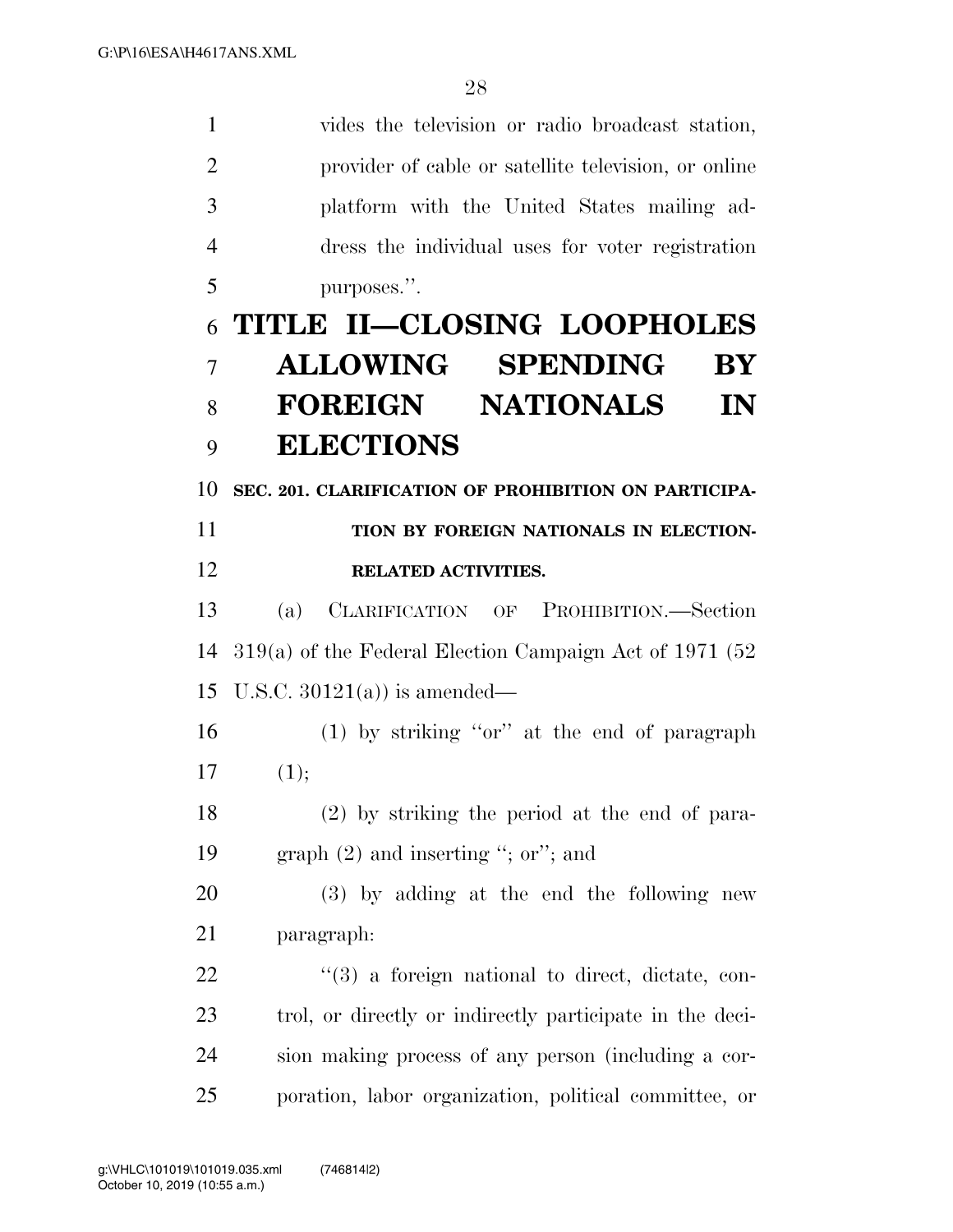political organization) with regard to such person's Federal or non-Federal election-related activity, in- cluding any decision concerning the making of con- tributions, donations, expenditures, or disbursements in connection with an election for any Federal, State, or local office or any decision concerning the administration of a political committee.''.

 (b) CERTIFICATION OF COMPLIANCE.—Section 319 of such Act (52 U.S.C. 30121), as amended by section 117, is further amended by adding at the end the following new subsection:

 ''(d) CERTIFICATION OF COMPLIANCE REQUIRED PRIOR TO CARRYING OUT ACTIVITY.—Prior to the mak- ing in connection with an election for Federal office of any contribution, donation, expenditure, independent expendi- ture, or disbursement for an electioneering communication by a corporation, limited liability corporation, or partner- ship during a year, the chief executive officer of the cor- poration, limited liability corporation, or partnership (or, if the corporation, limited liability corporation, or partner- ship does not have a chief executive officer, the highest ranking official of the corporation, limited liability cor- poration, or partnership), shall file a certification with the Commission, under penalty of perjury, that a foreign na-tional did not direct, dictate, control, or directly or indi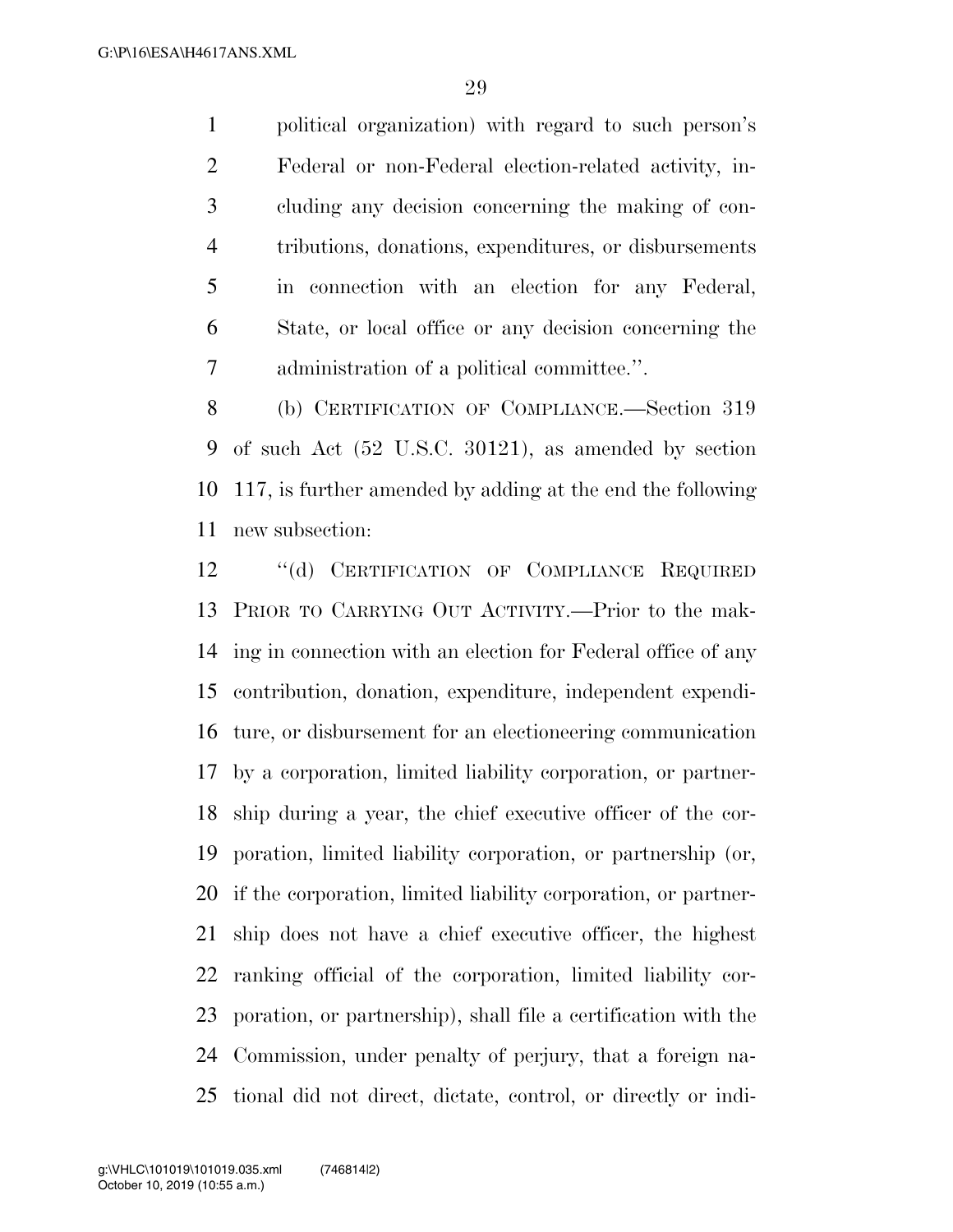rectly participate in the decision making process relating to such activity in violation of subsection (a)(3), unless the chief executive officer has previously filed such a cer-tification during that calendar year.''.

 (c) EFFECTIVE DATE.—The amendments made by this section shall take effect upon the expiration of the 180-day period which begins on the date of the enactment of this Act.

 **SEC. 202. CLARIFICATION OF APPLICATION OF FOREIGN MONEY BAN TO CERTAIN DISBURSEMENTS AND ACTIVITIES.** 

 (a) APPLICATION TO DISBURSEMENTS TO SUPER PACS.—Section 319(a)(1)(A) of the Federal Election Campaign Act of 1971 (52 U.S.C. 30121(a)(1)(A)) is amended by striking the semicolon and inserting the fol- lowing: '', including any disbursement to a political com- mittee which accepts donations or contributions that do not comply with the limitations, prohibitions, and report- ing requirements of this Act (or any disbursement to or on behalf of any account of a political committee which is established for the purpose of accepting such donations or contributions);''.

 (b) CONDITIONS UNDER WHICH CORPORATE PACS MAY MAKE CONTRIBUTIONS AND EXPENDITURES.—Sec-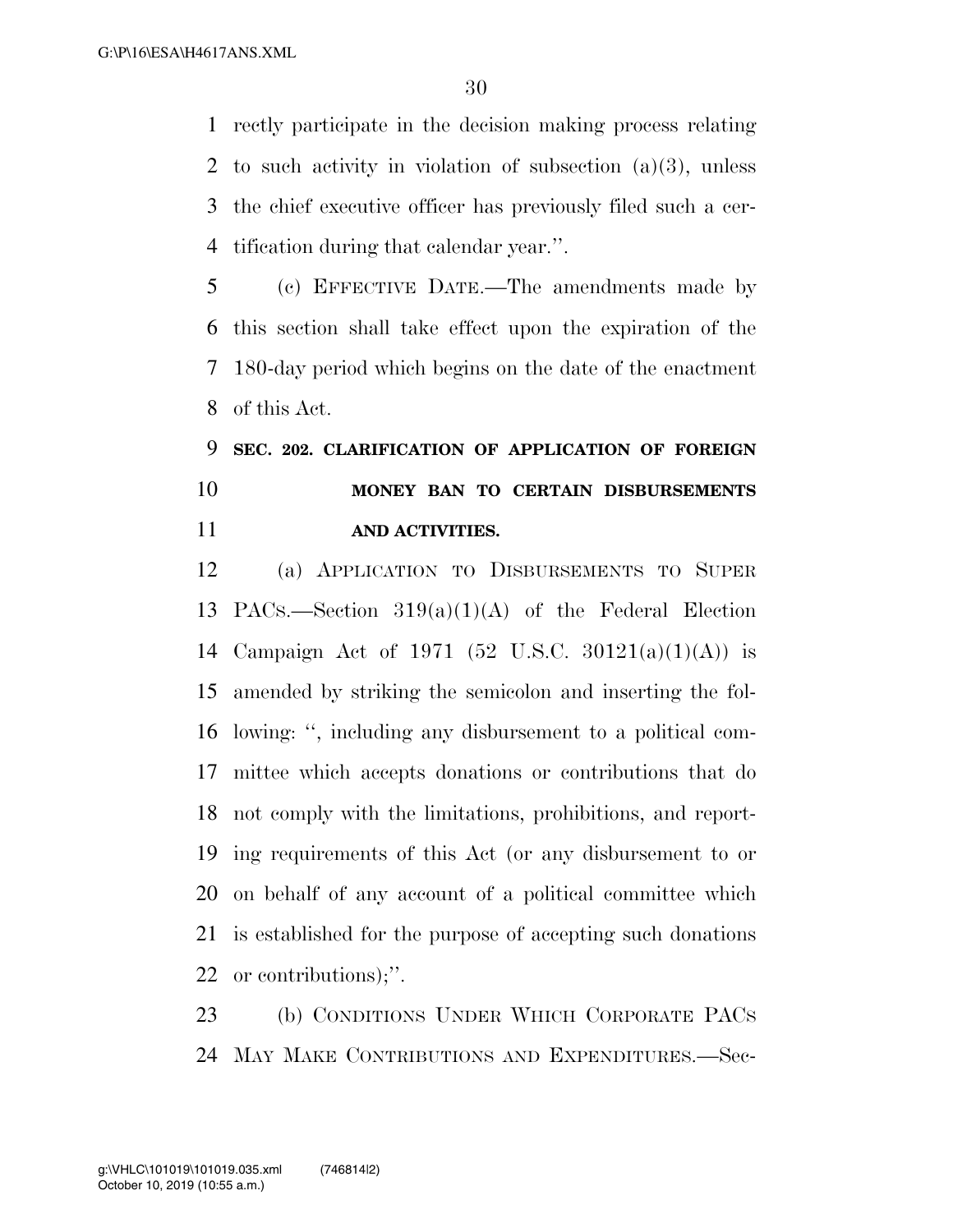tion 316(b) of such Act (52 U.S.C. 30118(b)) is amended by adding at the end the following new paragraph:

 ''(8) A separate segregated fund established by a cor- poration may not make a contribution or expenditure dur- ing a year unless the fund has certified to the Commission the following during the year:

 ''(A) Each individual who manages the fund, and who is responsible for exercising decisionmaking authority for the fund, is a citizen of the United States or is lawfully admitted for permanent resi-dence in the United States.

 ''(B) No foreign national under section 319 participates in any way in the decisionmaking proc- esses of the fund with regard to contributions or ex-penditures under this Act.

 $\langle ^{\prime}(C) \rangle$  The fund does not solicit or accept rec- ommendations from any foreign national under sec-18 tion 319 with respect to the contributions or expend-itures made by the fund.

 $\langle\text{(D)}\rangle$  Any member of the board of directors of the corporation who is a foreign national under sec- tion 319 abstains from voting on matters concerning the fund or its activities.''.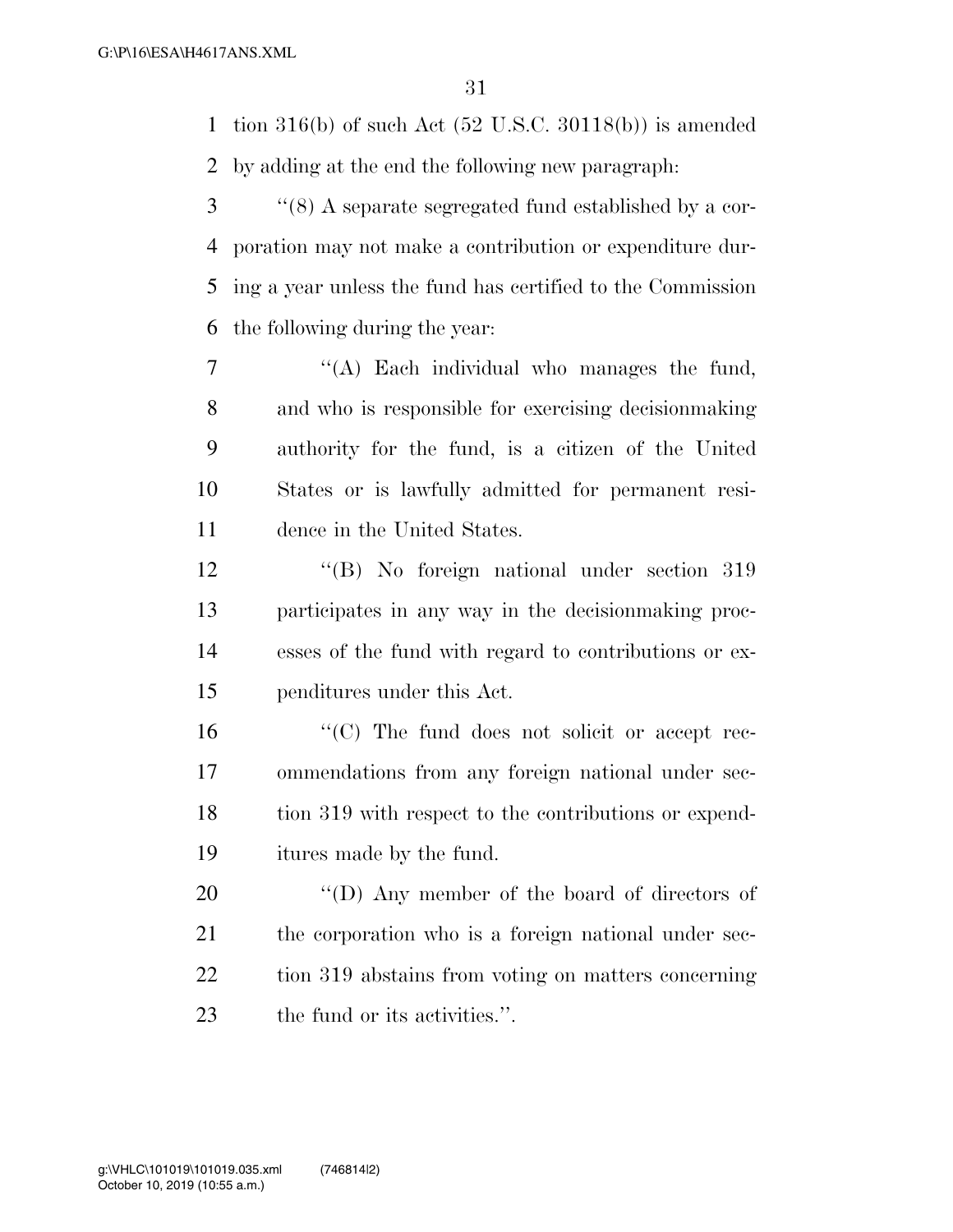| 1              | SEC. 203. AUDIT AND REPORT ON ILLICIT FOREIGN MONEY       |
|----------------|-----------------------------------------------------------|
| $\overline{2}$ | IN FEDERAL ELECTIONS.                                     |
| 3              | (a) IN GENERAL.—Title III of the Federal Election         |
| 4              | Campaign Act of $1971$ (52 U.S.C. 30101 et seq.) is       |
| 5              | amended by inserting after section 319 the following new  |
| 6              | section:                                                  |
| 7              | "SEC. 319A. AUDIT AND REPORT ON DISBURSEMENTS BY          |
| 8              | FOREIGN NATIONALS.                                        |
| 9              | $\lq($ a) AUDIT.—                                         |
| 10             | $\lq(1)$ In GENERAL.—The Commission shall con-            |
| 11             | duct an audit after each Federal election cycle to de-    |
| 12             | termine the incidence of illicit foreign money in such    |
| 13             | Federal election cycle.                                   |
| 14             | "(2) PROCEDURES.—In carrying out paragraph                |
| 15             | (1), the Commission shall conduct random audits of        |
| 16             | any disbursements required to be reported under           |
| 17             | this Act, in accordance with procedures established       |
| 18             | by the Commission.                                        |
| 19             | "(b) REPORT.—Not later than 180 days after the end        |
| 20             | of each Federal election cycle, the Commission shall sub- |
| 21             | mit to Congress a report containing-                      |
| <u>22</u>      | $\lq(1)$ results of the audit required by subsection      |
| 23             | $(a)(1);$ and                                             |
| 24             | $\lq(2)$ recommendations to address the presence          |
| 25             | of illicit foreign money in elections, as appropriate.    |
| 26             | "(c) DEFINITIONS.—As used in this section:                |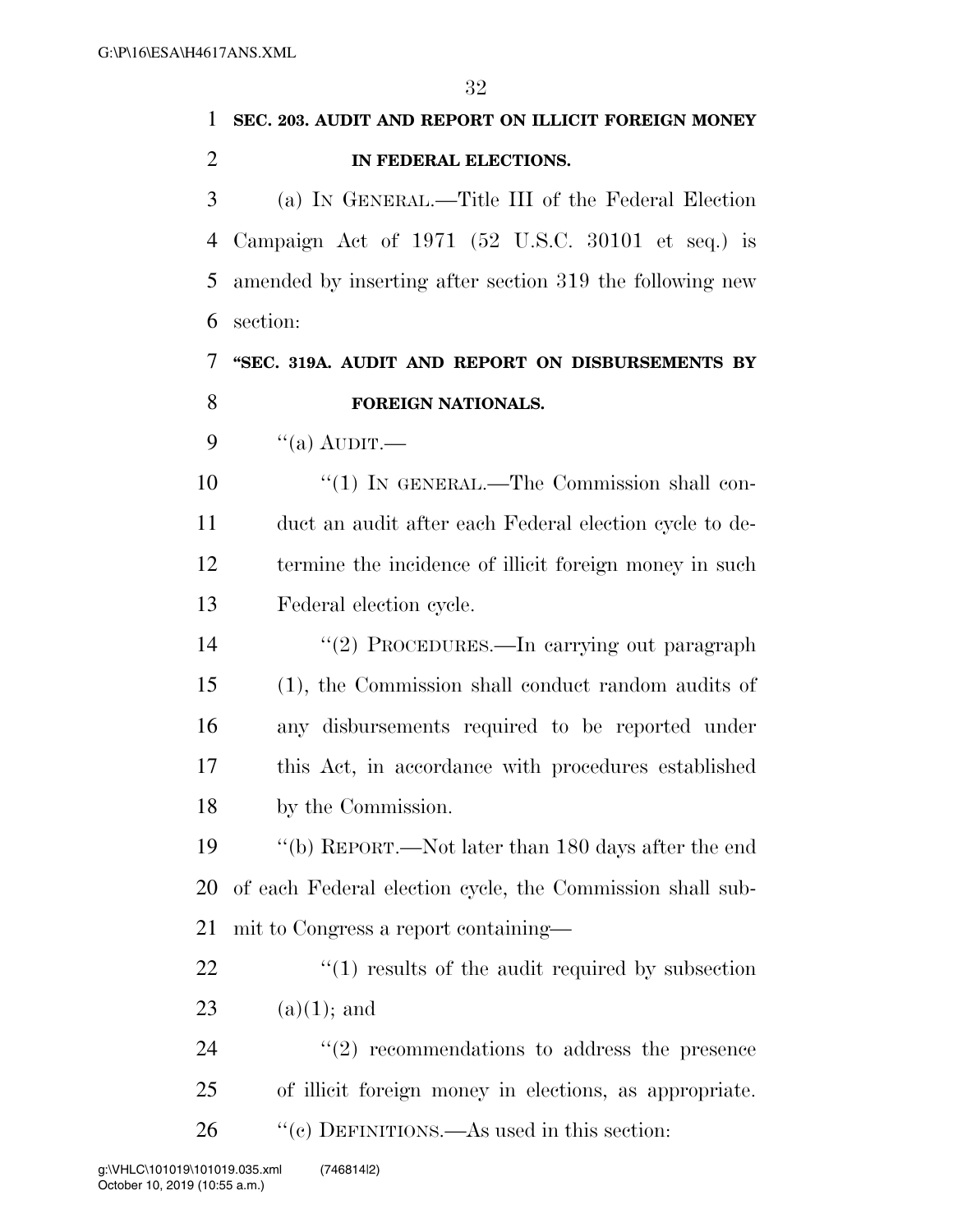| $\mathbf{1}$   | "(1) The term 'Federal election cycle' means                           |
|----------------|------------------------------------------------------------------------|
| $\overline{2}$ | the period which begins on the day after the date of                   |
| 3              | a regularly scheduled general election for Federal of-                 |
| $\overline{4}$ | fice and which ends on the date of the first regularly                 |
| 5              | scheduled general election for Federal office held                     |
| 6              | after such date.                                                       |
| 7              | $\lq(2)$ The term 'illicit foreign money' means any                    |
| 8              | disbursement by a foreign national (as defined in                      |
| 9              | section $319(b)$ ) prohibited under such section.".                    |
| 10             | (b) EFFECTIVE DATE.—The amendment made by                              |
| 11             | subsection (a) shall apply with respect to the Federal elec-           |
| 12             | tion cycle that began during November 2018, and each                   |
| 13             | succeeding Federal election cycle.                                     |
| 14             | SEC. 204. PROHIBITION ON CONTRIBUTIONS AND DONA-                       |
|                |                                                                        |
| 15             | TIONS BY FOREIGN NATIONALS IN CONNEC-                                  |
| 16             | <b>BALLOT INITIATIVES</b><br><b>AND</b><br><b>TIONS</b><br><b>WITH</b> |
| 17             | REFERENDA.                                                             |
| 18             | (a) IN GENERAL.—Section $319(a)(1)(A)$ of the Fed-                     |
| 19             | eral Election Campaign Act of 1971 (52 U.S.C.                          |
| 20             | $30121(a)(1)(A)$ is amended by striking "election" and in-             |
| 21             | serting the following: "election, including a State or local           |
| 22             | ballot initiative or referendum".                                      |
| 23             | (b) EFFECTIVE DATE.—The amendment made by                              |

2020 or any succeeding year.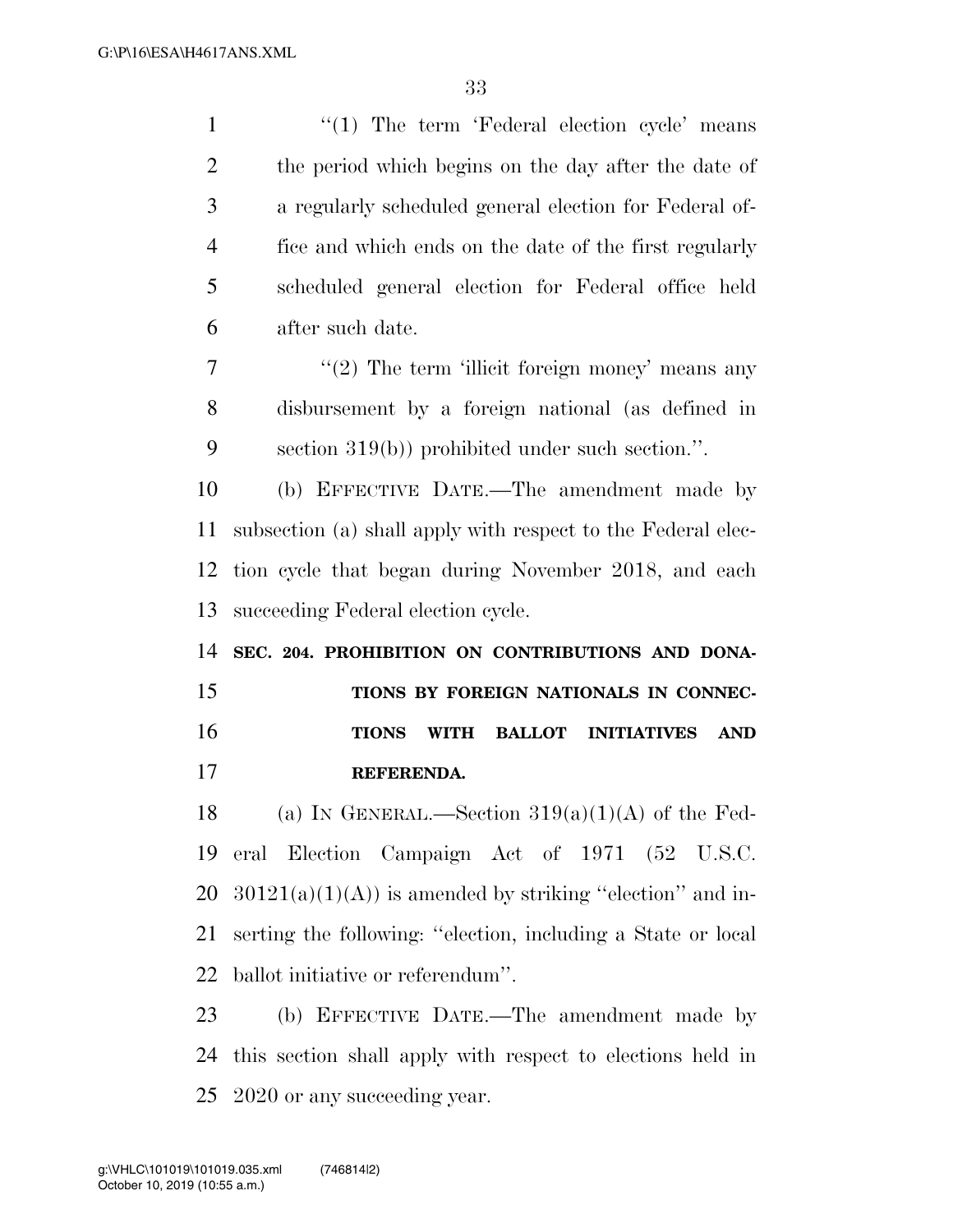| 1              | SEC. 205. EXPANSION OF LIMITATIONS ON FOREIGN NA-        |
|----------------|----------------------------------------------------------|
| $\overline{c}$ | TIONALS PARTICIPATING IN POLITICAL AD-                   |
| 3              | VERTISING.                                               |
| $\overline{4}$ | (a)<br><b>DISBURSEMENTS</b><br>DESCRIBED.-Section        |
| 5              | $319(a)(1)$ of the Federal Election Campaign Act of 1971 |
| 6              | $(52 \text{ U.S.C. } 30121(a)(1))$ is amended—           |
| 7              | $(1)$ by striking "or" at the end of subparagraph        |
| 8              | $(B)$ ; and                                              |
| 9              | $(2)$ by striking subparagraph $(C)$ and inserting       |
| 10             | the following:                                           |
| 11             | $\lq\lq$ (C) an expenditure;                             |
| 12             | $\lq\lq$ (D) an independent expenditure;                 |
| 13             | $\lq\lq(E)$ a disbursement for an electioneering         |
| 14             | communication (within the meaning of section)            |
| 15             | $304(f)(3)$ ;                                            |
| 16             | $\lq\lq(F)$ a disbursement for a communication           |
| 17             | which is placed or promoted for a fee on a               |
| 18             | website, web application, or digital application         |
| 19             | that refers to a clearly identified candidate for        |
| <b>20</b>      | election for Federal office and is disseminated          |
| 21             | within 60 days before a general, special or run-         |
| 22             | off election for the office sought by the can-           |
| 23             | didate or 30 days before a primary or pref-              |
| 24             | erence election, or a convention or caucus of a          |
| 25             | political party that has authority to nominate a         |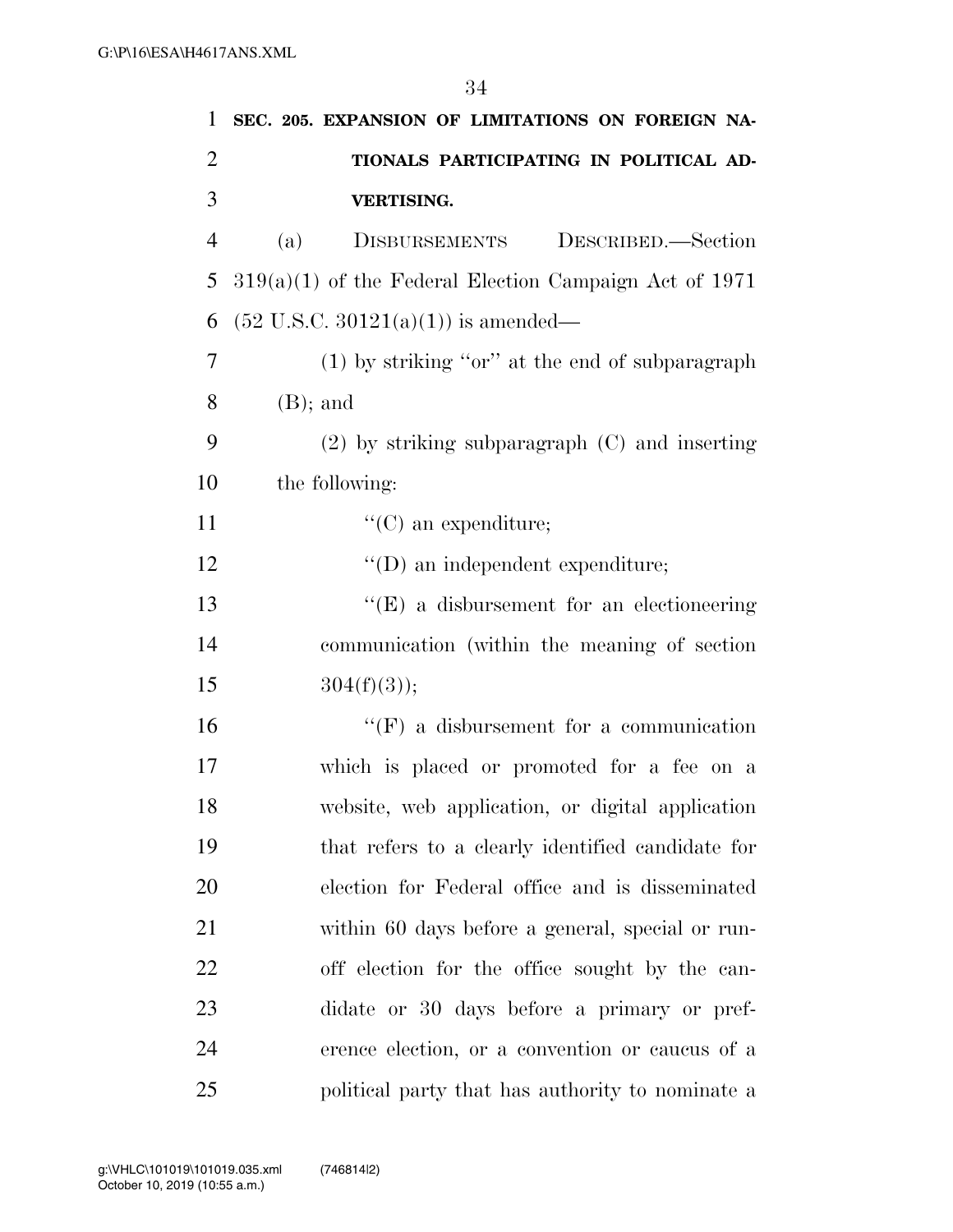candidate for the office sought by the can-didate;

 ''(G) a disbursement for a broadcast, cable or satellite communication, or for a communica- tion which is placed or promoted for a fee on a website, web application, or digital applica- tion, that promotes, supports, attacks or op- poses the election of a clearly identified can- didate for Federal, State, or local office (re- gardless of whether the communication contains express advocacy or the functional equivalent of express advocacy);

 ''(H) a disbursement for a broadcast, cable, or satellite communication, or for any communication which is placed or promoted for a fee on an online platform (as defined in sec- tion  $304(k)(3)$ , that discusses a national legis- lative issue of public importance in a year in which a regularly scheduled general election for Federal office is held, but only if the disburse- ment is made by a covered foreign national de-22 scribed in section  $304(j)(3)(C)$ ; or

23 ''(I) a disbursement by a covered foreign 24 national described in section  $304(j)(3)(C)$  to compensate any person for internet activity that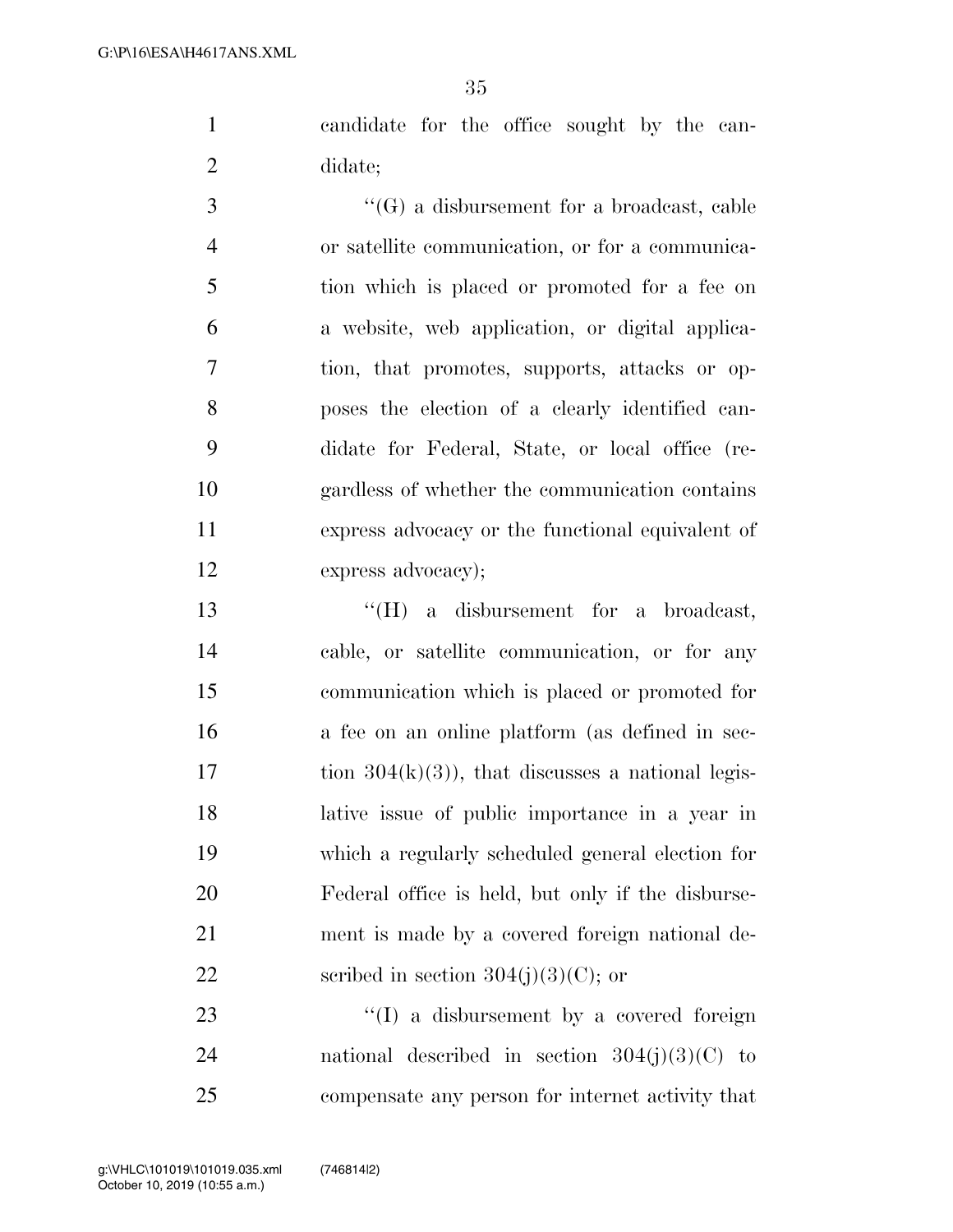promotes, supports, attacks or opposes the elec- tion of a clearly identified candidate for Fed- eral, State, or local office (regardless of whether the activity communication contains express ad- vocacy or the functional equivalent of express advocacy);''.

 (b) EFFECTIVE DATE.—The amendments made by this section shall apply with respect to disbursements made on or after the date of the enactment of this Act. **TITLE III—DETERRING FOREIGN INTERFERENCE IN ELECTIONS Subtitle A—Deterrence Under Fed- eral Election Campaign Act of 1971** 

 **SEC. 301. RESTRICTIONS ON EXCHANGE OF CAMPAIGN IN- FORMATION BETWEEN CANDIDATES AND FOREIGN POWERS.** 

 Section 319 of the Federal Election Campaign Act of 1971 (52 U.S.C. 30121), as amended by section 117 and section 201(b), is further amended by adding at the end the following new subsection:

22 "
(e) RESTRICTIONS ON EXCHANGE OF INFORMATION 23 BETWEEN CANDIDATES AND FOREIGN POWERS —

24 "(1) TREATMENT OF OFFER TO SHARE NON-PUBLIC CAMPAIGN MATERIAL AS SOLICITATION OF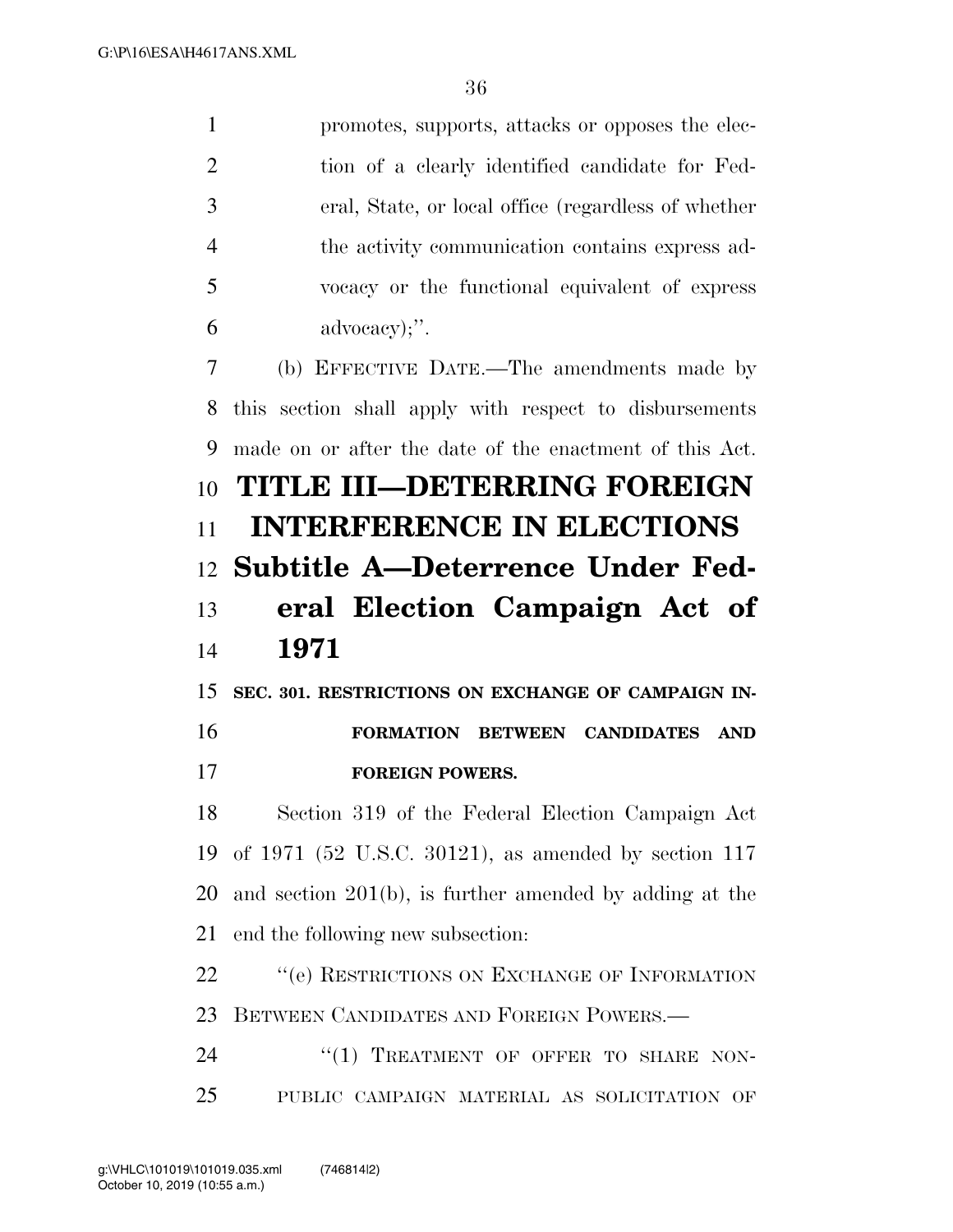| $\mathbf{1}$   | CONTRIBUTION FROM FOREIGN NATIONAL.-If a               |
|----------------|--------------------------------------------------------|
| $\overline{2}$ | candidate or an individual affiliated with the cam-    |
| 3              | paign of a candidate, or if a political committee or   |
| $\overline{4}$ | an individual affiliated with a political committee,   |
| 5              | provides or offers to provide nonpublic campaign       |
| 6              | material to a covered foreign national or to another   |
| 7              | person whom the candidate, committee, or individual    |
| 8              | knows or has reason to know will provide the mate-     |
| 9              | rial to a covered foreign national, the candidate,     |
| 10             | committee, or individual (as the case may be) shall    |
| 11             | be considered for purposes of this section to have so- |
| 12             | licited a contribution or donation described in sub-   |
| 13             | section $(a)(1)(A)$ from a foreign national.           |
| 14             | "(2) DEFINITIONS.—In this subsection, the fol-         |
| 15             | lowing definitions apply:                              |
| 16             | "(A) The term 'candidate' means an indi-               |
| 17             | vidual who seeks nomination for, or election to,       |
| 18             | any Federal, State, or local public office.            |
| 19             | "(B) The term 'covered foreign national'               |
| 20             | has the meaning given such term in section             |
| 21             | $304(j)(3)(C)$ .                                       |
| 22             | "(C) The term 'individual affiliated with a            |
| 23             | campaign' means, with respect to a candidate,          |
| 24             | an employee of any organization legally author-        |
| 25             | ized under Federal, State, or local law to sup-        |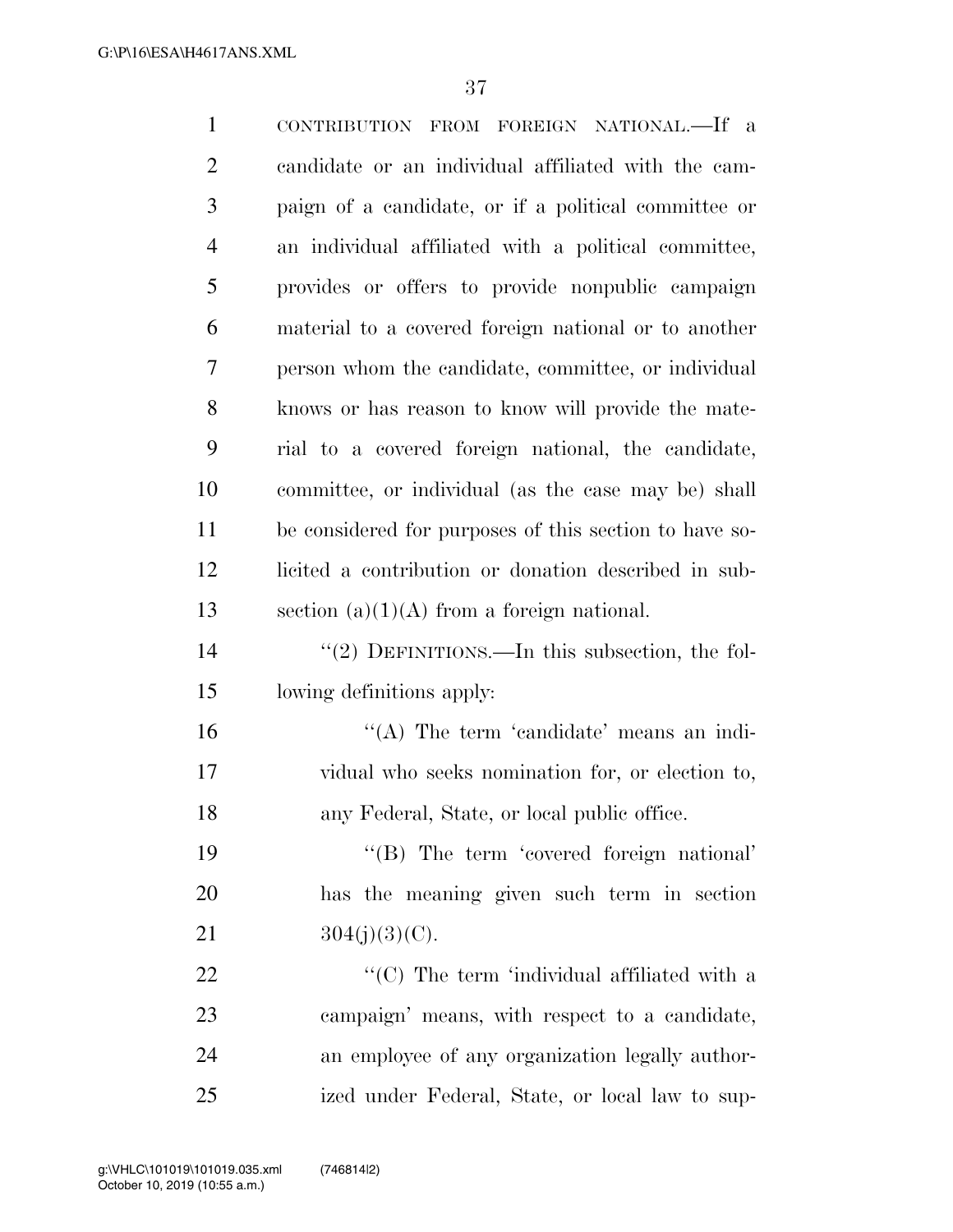port the candidate's campaign for nomination for, or election to, any Federal, State, or local public office, as well as any independent con- tractor of such an organization and any indi- vidual who performs services on behalf of the organization, whether paid or unpaid.

7 ''(D) The term 'individual affiliated with a political committee' means, with respect to a political committee, an employee of the com- mittee as well as any independent contractor of the committee and any individual who performs services on behalf of the committee, whether paid or unpaid.

 $\langle (E)$  The term 'nonpublic campaign mate- rial' means, with respect to a candidate or a po- litical committee, campaign material that is produced by the candidate or the committee or produced at the candidate or committee's ex- pense or request which is not distributed or made available to the general public or other- wise in the public domain, including polling and focus group data and opposition research, ex- cept that such term does not include material produced for purposes of consultations relating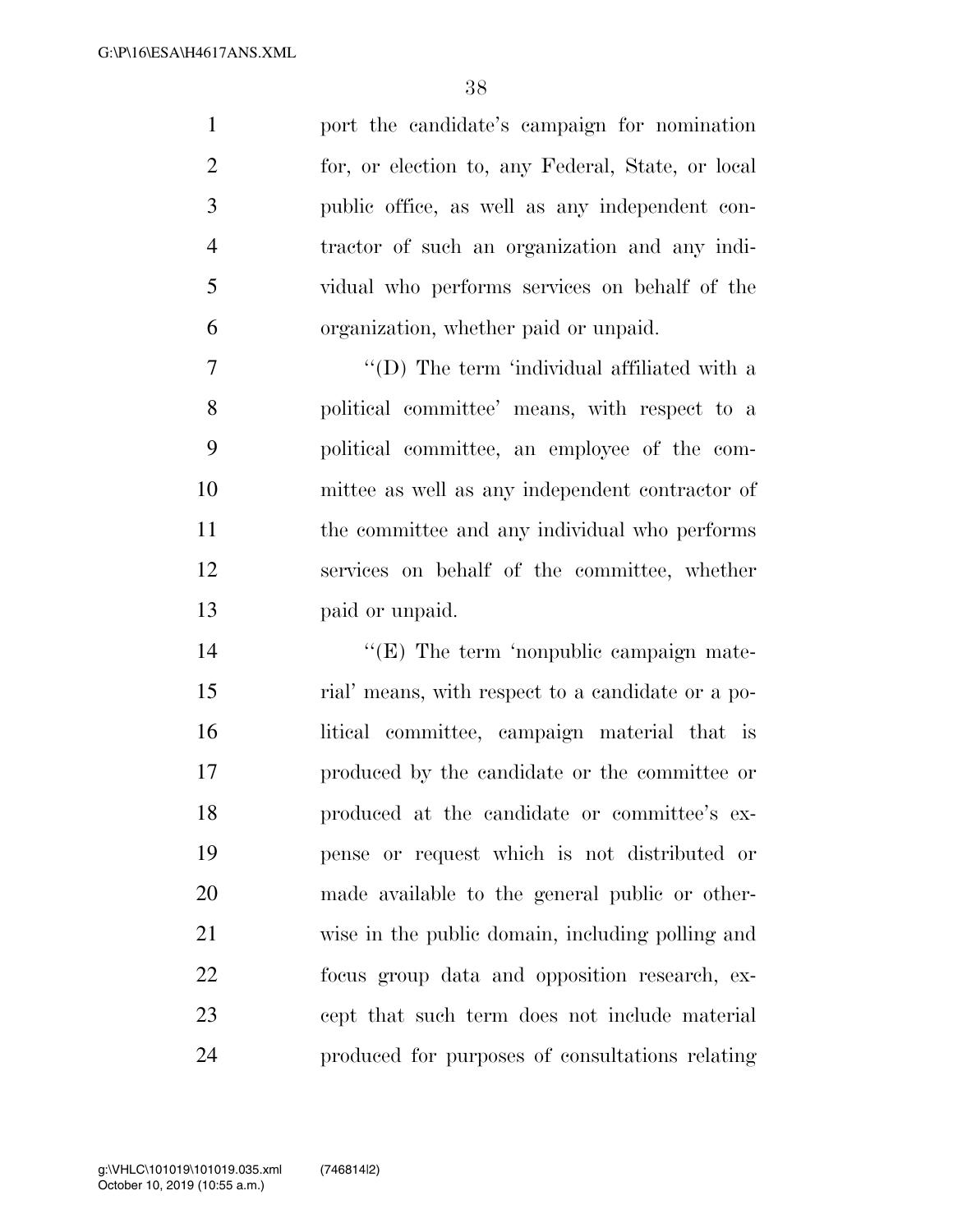| $\mathbf{1}$   | solely to the candidate's or committee's position             |
|----------------|---------------------------------------------------------------|
| $\overline{2}$ | on a legislative or policy matter.".                          |
| 3              | SEC. 302. CLARIFICATION OF STANDARD FOR DETER-                |
| $\overline{4}$ | MINING EXISTENCE OF COORDINATION BE-                          |
| 5              | TWEEN CAMPAIGNS AND OUTSIDE<br><b>INTER-</b>                  |
| 6              | ESTS.                                                         |
| 7              | Section 315(a) of the Federal Election Campaign Act           |
| 8              | of 1971 (52 U.S.C. 30116(a)) is amended by adding at          |
| 9              | the end the following new paragraph.                          |
| 10             | " $(10)$ For purposes of paragraph $(7)$ , an expenditure     |
| 11             | or disbursement may be considered to have been made in        |
| 12             | cooperation, consultation, or concert with, or coordinated    |
| 13             | with, a person without regard to whether or not the co-       |
| 14             | operation, consultation, or coordination is carried out pur-  |
| 15             | suant to agreement or formal collaboration.".                 |
| 16             | <b>Subtitle B-[Reserved]</b>                                  |
| 17             | <b>TITLE IV-MISCELLANEOUS</b>                                 |
| 18             | <b>PROVISIONS</b>                                             |
| 19             | SEC. 401. EFFECTIVE DATES OF PROVISIONS.                      |
| 20             | Each provision of this Act and each amendment made            |
| 21             | by a provision of this Act shall take effect on the effective |
| 22             | date provided under this Act for such provision or such       |
| 23             | amendment without regard to whether or not the Federal        |
| 24             | Election Commission, the Attorney General, or any other       |